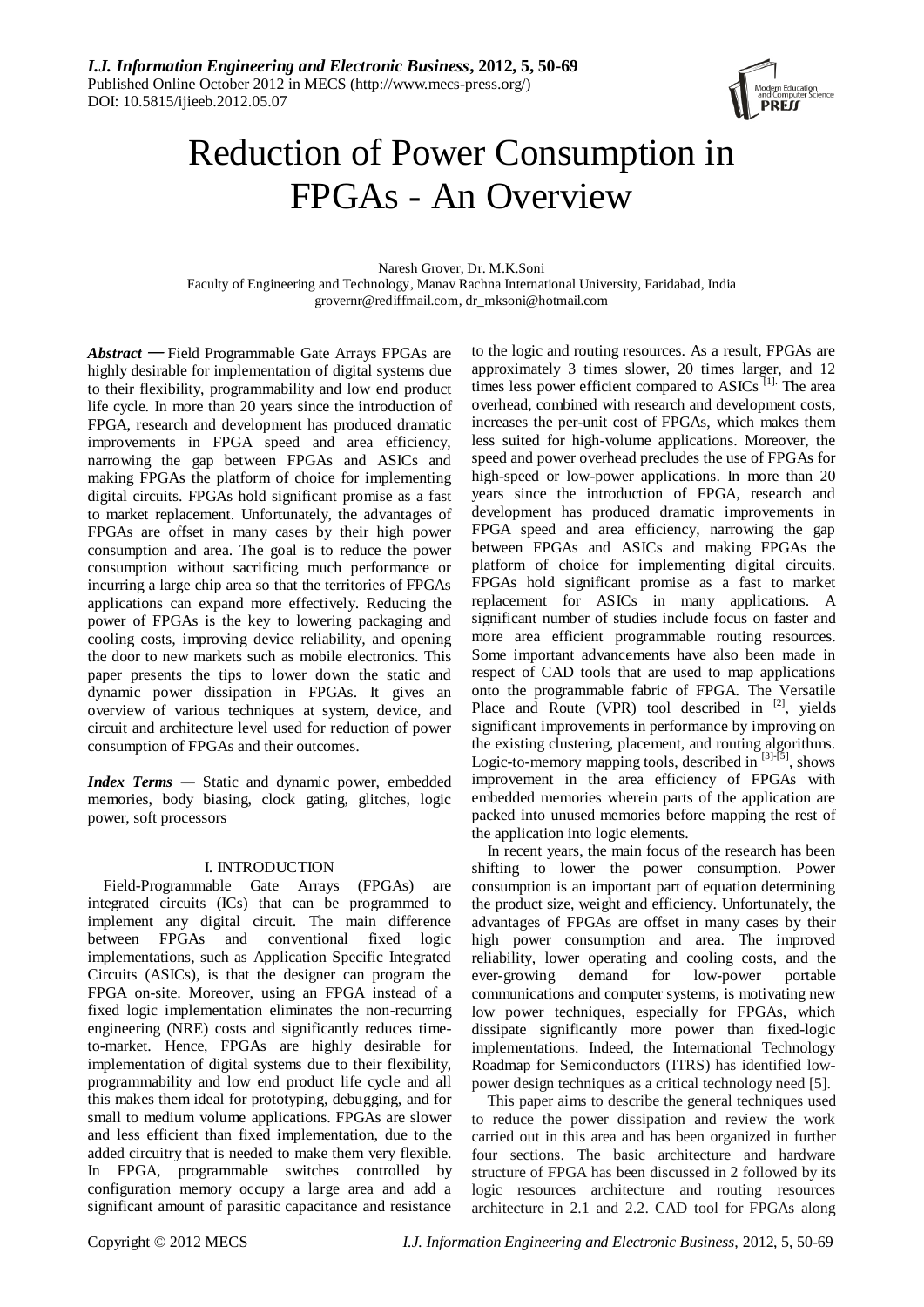with flow processes has been covered briefly in section 2.3. In section 3, power dissipation in FPGAs - leakage and static power and dynamic power have been described. The section 4 of the paper describes the various general techniques to reduce the static and dynamic power in FPGAs. The paper in section 5 reviews the work carried out and various design techniques used for power reduction in FPGAs with the final conclusion and scope of work in the last section.

# II. FPGA ARCHITECTURE, ITS HARDWARE **STRUCTURE**

FPGAs consist of a two-dimensional array of programmable logic blocks that are connected through a configurable interconnection fabric. Figure 1(a) provides an abstract view of an FPGA. As illustrated, prefabricated routing tracks are arranged in channels that are interspersed between rows and columns of logic blocks. Today's commercial FPGAs use look-up tables (LUTs) as the base element for implementing combinational logic functions, and contain flip-flops for implementing sequential logic. A K-input LUT (K-LUT) is a small memory capable of implementing any logic function that uses, at most, K inputs. A simplified FPGA logic block is shown in Figure 1(b), comprising a 4-LUT along with a flip-flop. Figure  $1(c)$  shows the internal details of a 4-LUT. 16 SRAM cells hold the truth table for the logic function implemented by the LUT. The LUT inputs, labeled f1 to f4, select a particular SRAM cell whose content is passed to the LUT output.



Figure 1: (a) Abstract FPGA architecture



Figure 1: (b) logic block;



Figure 1: (c) LUT

Modern FPGAs consist of programmable logic resources embedded in a sea of programmable interconnects. The programmable logic resources can be configured to implement any logic function, while the interconnects provide the flexibility to connect any signal in the design to any logic resource. The programming technology for the logic and interconnect resources can be Static Random Access Memory (SRAM), flash memory [6], or antifuse [7, 8]. SRAM-based FPGAs offer incircuit reconfigurability at the expense of being volatile, while antifuse are write-once devices. Flash-based FPGAs provide an intermediate alternative by providing reconfigurability as well as non-volatility. The most popular programming technology in state-of-the-art FPGAs is SRAM.

Traditionally, FPGAs consist of input/output pads, logic resources, and routing resources. However, state-ofthe-art FPGAs usually include embedded memory, DSP blocks, Phase-Locked Loops (PLLs), embedded processors, and other special feature blocks, as shown in Figure 2. These features allowed FPGAs to be an attractive alternative for some SoPC designs. The next Sections shed light on some of the available commercial FPGA architectures and FPGA CAD flow.

## **2.1 FPGA Logic Resources Architecture**

The logic blocks in FPGAs are responsible for implementing the functionality needed by each application. Increasing the functional capability of the logic blocks increases the number of



Figure 2.: Modern FPGA fabric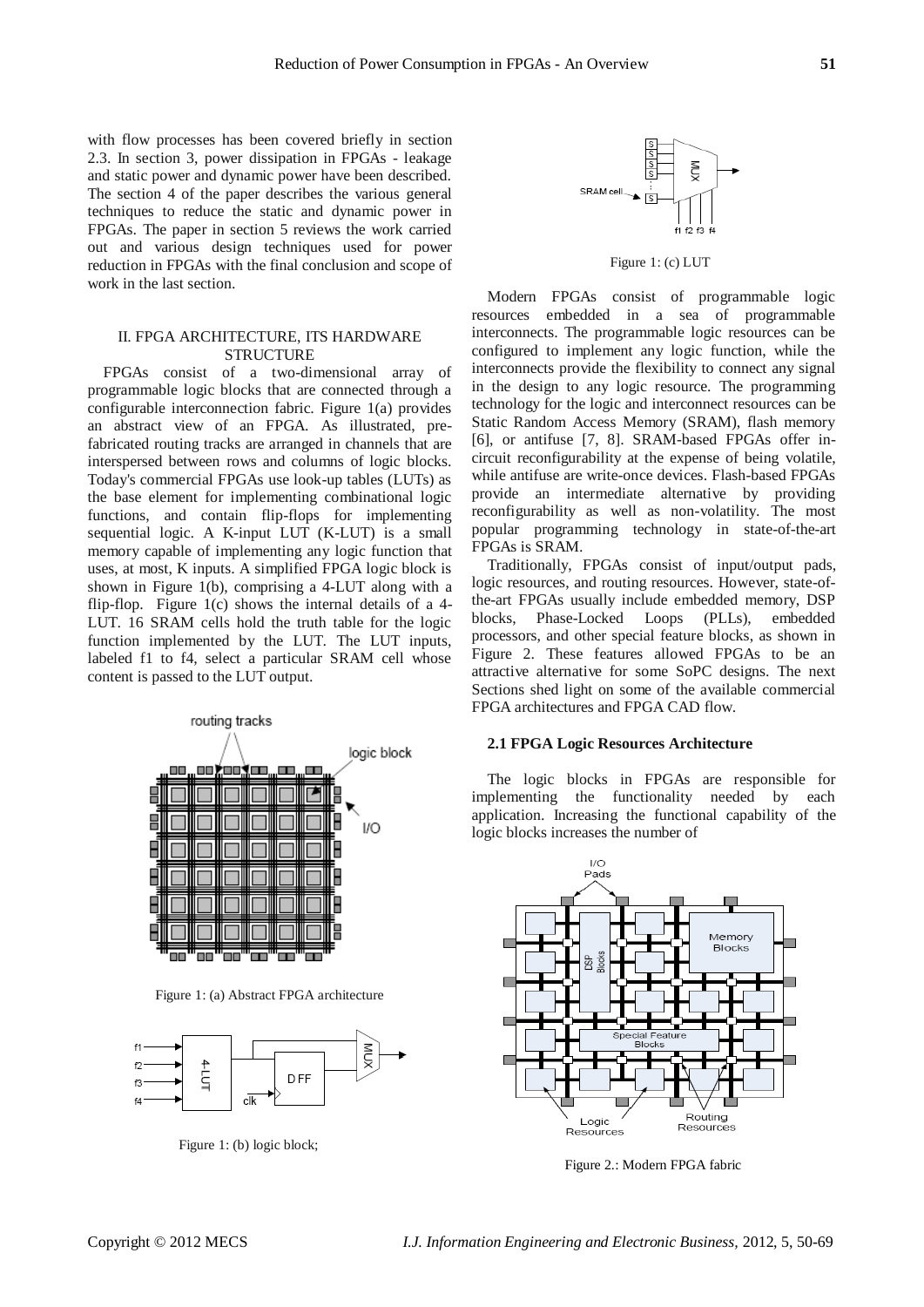logic functions that can be packed into it. Moreover, increasing the size of logic blocks, i.e., increasing the number of inputs to each logic block, increases the number of logic functions performed by each logic block as well as improving the area/delay performance of the logic block <sup>[9]</sup>. However, this comes on the expense of wasted resources because not all of the blocks will have all of their inputs fully utilized.

Most commercial FPGAs employ look-up tables (LUTs) to implement the logic blocks. A k-input LUT consists of  $2<sup>k</sup>$  configuration bits in which the required truth table is programmed during the configuration stage. The almost standard number of inputs for LUTs is four, which was proven optimum for area and delay objectives [10]. However, this number can vary depending on the targeted application by the vendor. Moreover, modern FPGAs utilize a hierarchical architecture where every group of basic logic blocks is grouped together into a bigger logic structure, logic cluster. The remaining of this Section describes the programmable logic resources in two of the most popular commercial FPGAs.

## **2.1.1 Altera Stratix III Logic Resources**

The logic blocks in Altera's Stratix III are called Adaptive Logic Modules (ALMs). An 8-input ALM contains a variety of LUT-based resources that can be divided between two adaptive LUTs<sup>[11]</sup>. Being adaptive, ALMs can perform the conventional 4-input LUT operations as well as implementing any function of up to 6-inputs and some 7-input functions. Besides the adaptive LUTs, ALMs contain two programmable registers, two dedicated full adders, a carry chain, a shared arithmetic chain, and a register chain. Using these components, ALMs can efficiently perform arithmetic and shift operations. A detailed view of an ALM is shown in Figure 3. Every eight ALMs are grouped together to form a Logic Array Block (LAB).



Figure 3: Altera's Stratix III ALM architecture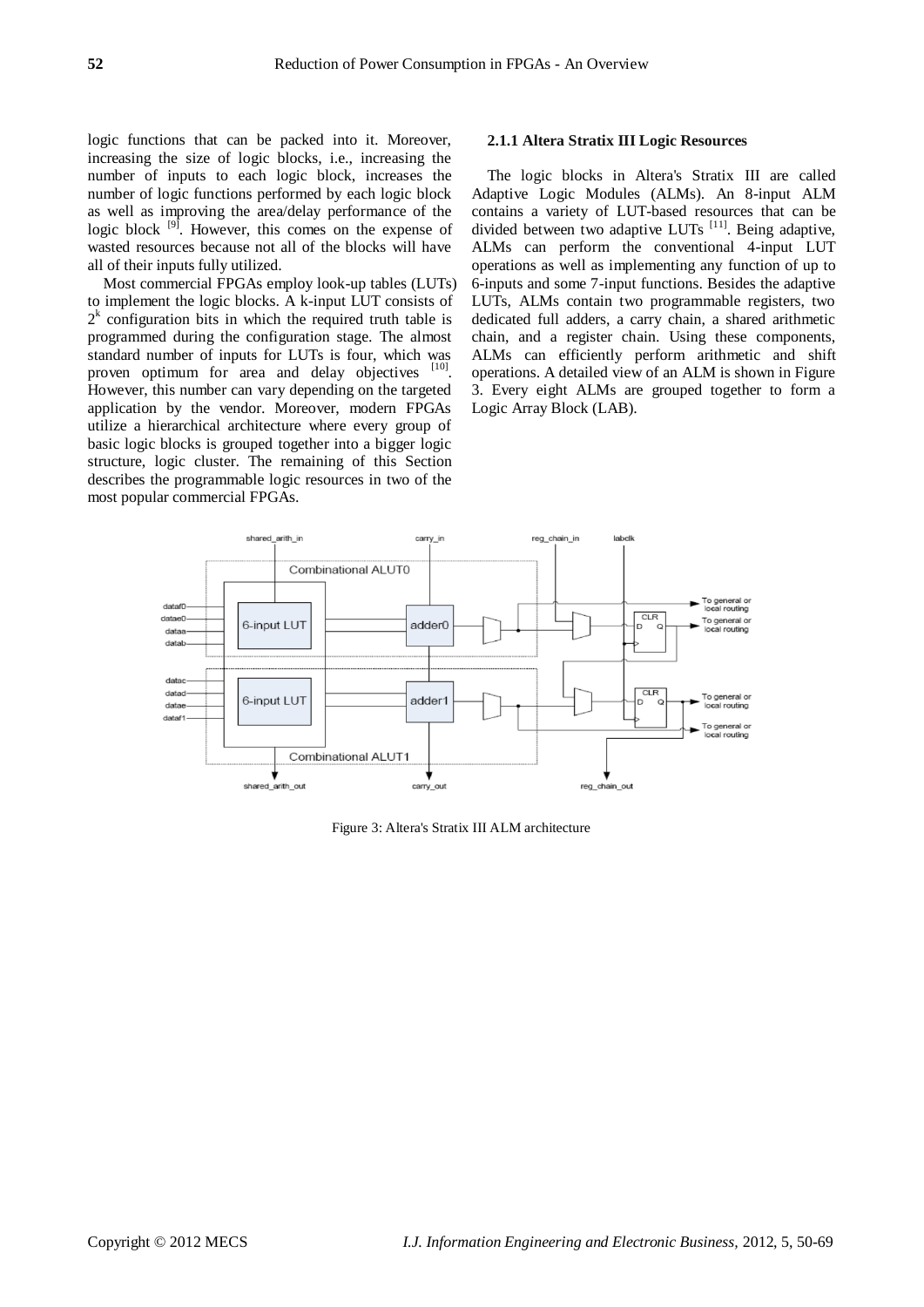

Figure 4: Xilinx's Vertex-5 slice architecture

## **2.1.2 Xilinx Virtex-5 Logic Resources**

The slice is the basic logic resource in Xilinx Virtex-5 FPGAs. Slices consist of four LUTs, wide function multiplexers, and carry logic  $[12]$ . Figure 4 shows the architecture of a typical Virtex-5 slice. The slices employ four 6-LUTs that are capable of performing any 6-input logic function. Functions with up to 8-inputs can be implemented using multiplexers to combine the output of two LUTs. Every two interconnected slices are grouped together in a Configurable Logic Block (CLB)<sup>[12]</sup>.

## **2.2 FPGA Routing Resources Architecture**

Routing resources in FPGAs can be divided into two components; segmented local routing and dedicated routing. Segmented local routing is used to provide connection among the logic blocks. As depicted in Figure 5, the segmented wires are prefabricated in channels to provide programmable connections between switch blocks, connection blocks, and logic blocks. The number of wires in one channel is usually denoted by  $W^{[13]}$ .

The I/O of the logic blocks are dynamically connected to the segmented routing channels on all four sides using connection blocks. The number of wires in each channel to which a logic block pin can connect to is called the connection block flexibility Fc. In addition, the switch blocks provide programmable connectivity between the horizontal and vertical wires. The switch block flexibility Fs is defined as the number of wires to which each incoming wire can connect to in a switch block. The

segment length of a certain wire segment is defined as the number of logic blocks spanned by the routing wire. Modern FPGAs use a combination of wires of different segment lengths to achieve the optimum performance in terms of routability, delay, or both.

Dedicated routing is used for global signals that fan out to a large number of logic blocks, e.g., clock and reset, thus providing low-skew. Moreover, some commercial FPGAs employ PLLs and Delay-Locked Loops (DLLs) for further skew reduction. Modern FPGAs have the flexibility to provide different clock domains inside the FPGA to enable asynchronous designs.



Figure 5: Routing resources in island-style FPGAs

## **2.3 CAD tools for FPGAs**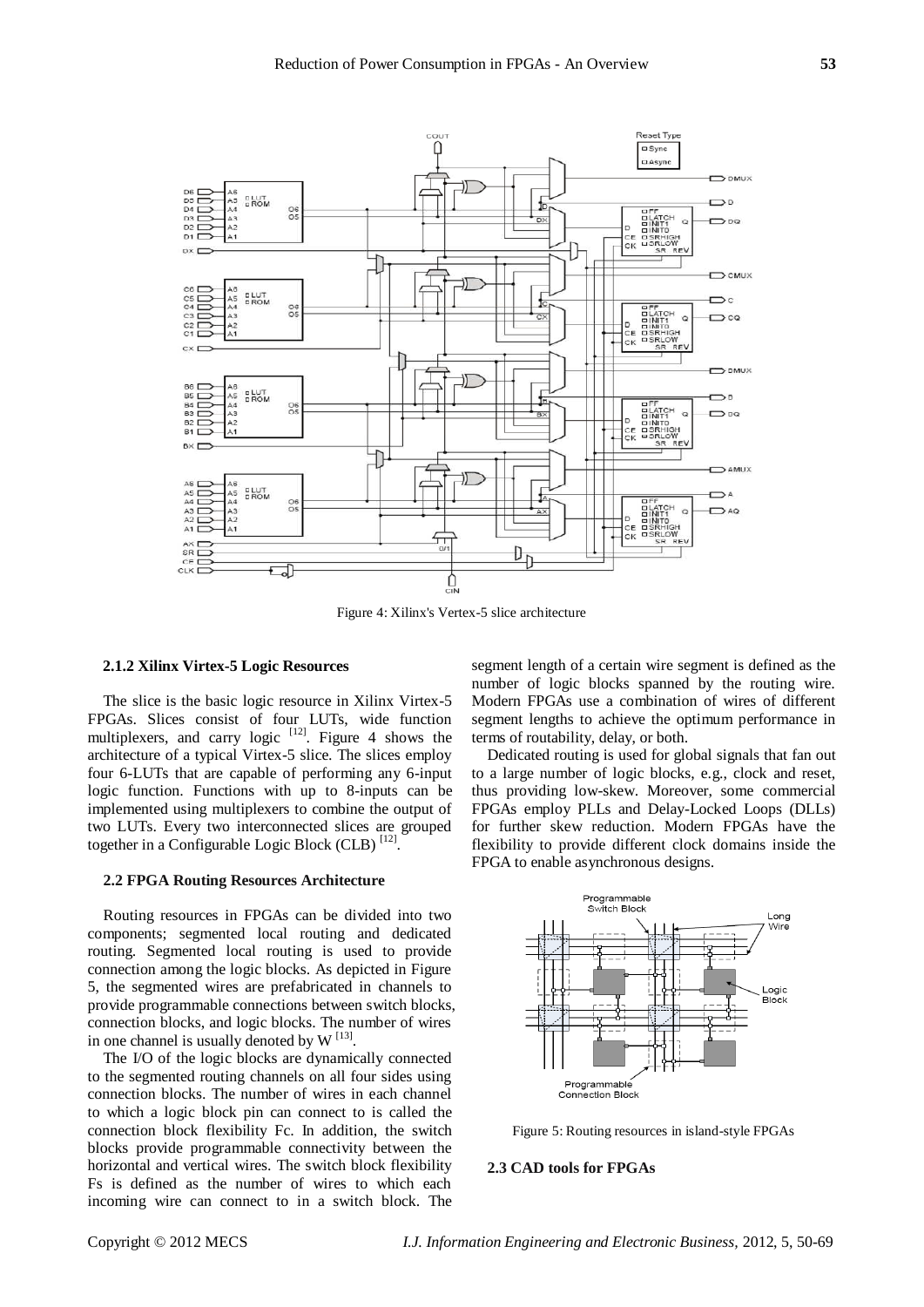FPGAs are implemented using a huge number of programmable switches that are used to implement a certain logic function. The CAD tools of FPGAs transform the design, entered either as a schematic or using a hardware description language, to a stream of `1's and `0's that program the FPGA during the configuration time. The flow chart in Figure 6 shows the different steps involved in the CAD flow for a typical FPGA design.



Figure 6: A typical FPGA CAD flow

a) Logic Synthesis

In the synthesis phase, the circuit description is converted to a netlist of basic logic gates. This phase is usually divided into two different stages; logic optimization and technology mapping  $[14-17]$ . Logic optimization is a technology-independent stage that involves simplifying the logic function of the design without the use of any technology information. Any redundant logic is removed at this stage. The optimized user circuit is then mapped into LUTs and flip-flops in the technology mapping stage, where each k-bounded logic function in the circuit is mapped into a k-LUT. This step resolves to find a set of k-feasible cuts that include all the nodes in the circuit in such a way to minimize the delay, area, and/or power dissipation of the final implementation. The process of technology mapping is often treated as a covering problem.

#### b) Packing

The packing phase converts the netlist of LUTs and flip-flops into a netlist of logic locks. The input netlist is converted into clusters of logic blocks that can be mapped into the physical logic blocks of the FPGA. Most packing algorithms minimize the number of resulting logic blocks, the number of connections between them, and/or the delay along the critical path. The packing algorithm has to consider the physical limitations of the actual logic blocks of the FPGA in terms of the maximum number of LUTs in a logic block and the number of distinct input signals and clocks a logic block has. Packing algorithms can be categorized as either bottom-up  $[14, 18, 19, \text{and } 20]$  or top-down  $[21, 22]$ . Bottom-up packing algorithms build each cluster individually around a seed LUT until the cluster is full. However, top-down packing approaches partition the

LUTs into clusters by successive circuit subdivision. Bottom-up algorithms are much faster and simpler than top-down approaches because they only consider local connections. However, this comes at the expense of solution quality.

## c) Placement

In the placement phase, the packed logic blocks are distributed among the physical logic blocks in the FPGA fabric. Placement algorithms try to minimize the delay along the critical path and enhance the resulting circuit routability. Available placement algorithms can be classified into three categories; min-cut  $[23, 24]$ , analytic  $[25, 26]$ , and simulated annealing  $[27, 28, 29]$  based algorithms. Most of the commercial placement tools for FPGAs employ simulated annealing-based algorithms because of their flexibility to adapt to a wide variety of optimization goals. Simulated annealing (SA) placement tools depend on the SA algorithm, which is derived from the annealing process used to cool molten metals <sup>[30]</sup>.

# d) Timing Analysis

Timing analysis  $[31]$  is used to guide placement and routing CAD tools in FPGAs to: (1) determine the speed of the placed and routed circuit and (2) estimate the slack of each source-sink connection during routing to identify the critical paths. Timing analysis is usually performed on a directed graph representing the circuit, where the nodes represent LUTs or registers and the edges represent connections.

## e) Routing

The routing phase assigns the available routing resources in the FPGA to the different connections between the logic blocks in the placed design <sup>[28]</sup>. The objective of a typical routing algorithm is to minimize the delay along the critical path and avoid congestions in the FPGA routing resources. Generally, routing algorithms can be classified into global routers and detailed routers. Global routers consider only the circuit architecture without paying attention to the number and type of wires available, while detailed routers assign the connections to specific wires in the FPGA.

### III. POWER DISSIPATION IN FPGAS

First let us see what makes FPGAs to consume more power. As in all integrated circuits, FPGAs dissipate static and dynamic power. Static power is consumed due to transistor leakage and is dissipated when current leaks from the power supply to ground through transistors that are in the "off-state" due to sub-threshold leakage (from source to drain), gate-induced drain leakage, and gate direct-tunneling leakage. Dynamic power is consumed by toggling nodes as a function of voltage, frequency, and capacitance and is dissipated when capacitances are charged and discharged during the operation of the circuit.

FPGAs consume much more power than ASICs because they have a large number of transistors per logic function in order to program the device as explained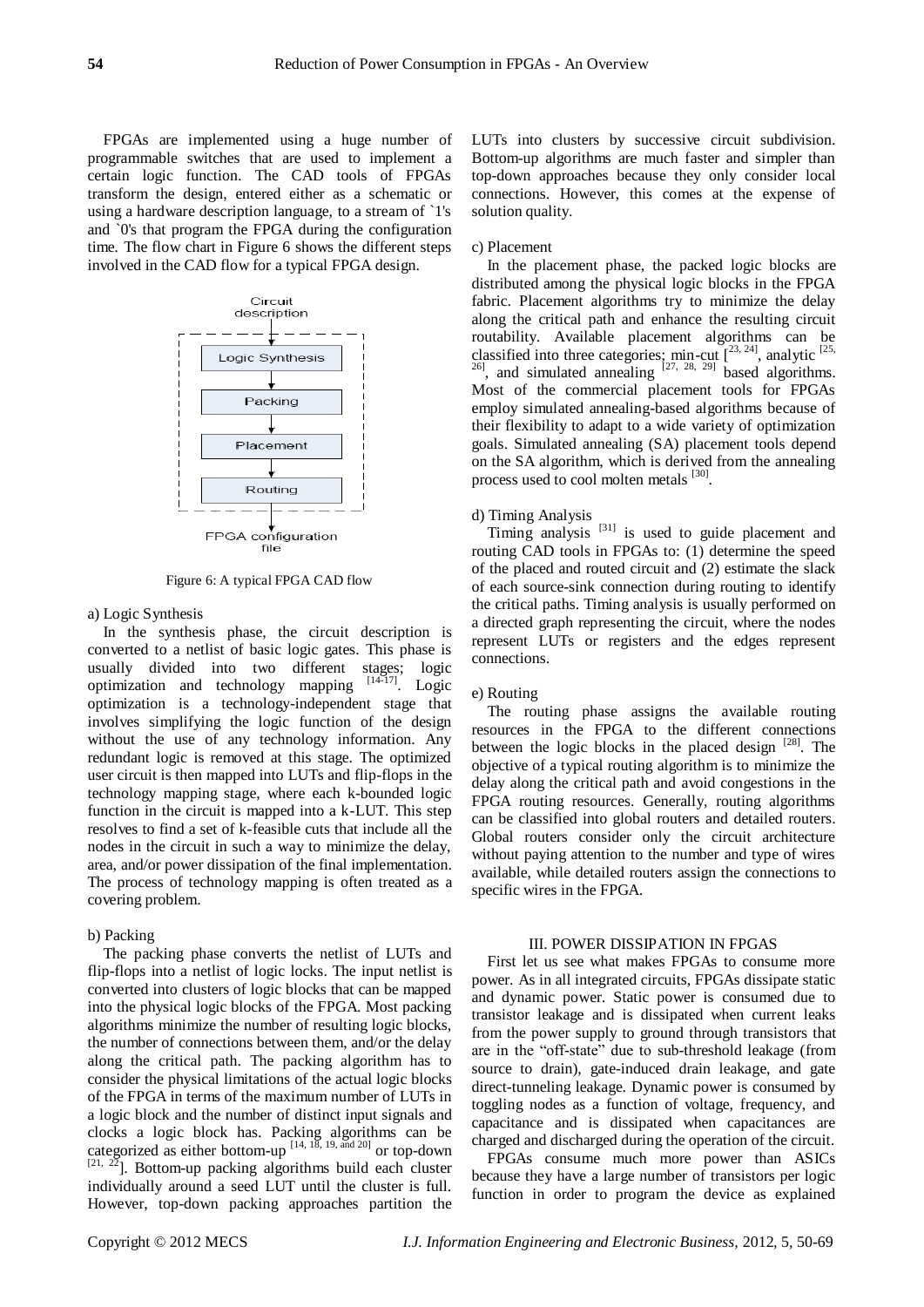above. Nevertheless, programmability is the essence of this technology and this overhead must be assumed. The extra circuitry that provides flexibility to an FPGA affects both the static and dynamic power dissipated by the FPGA. FPGA contains a large number of configuration bits, both within each logic element and in the programmable routing used to connect logic elements. Each of these configuration bits dissipates static power whereas an ASIC does not contain any such programming bits, and thus would consume significantly less static power than an FPGA. In addition, since the lookup-tables consume significantly more transistors than the corresponding logic in an ASIC, the static power dissipated in the logic is larger in an FPGA than in an ASIC.

In both an ASIC and FPGA, connections between gates are associated with some amount of parasitic capacitance due to the metal wire used to implement the connection as well as the driver and driven transistors. However, as described above, a connection in an FPGA also contains a large number of programmable switches. These switches significantly increase the parasitic capacitance on each wire segment and charging and discharging of this parasitic capacitance consumes more dynamic power. For all the reasons outlined above, an FPGA is significantly less power-efficient than an ASIC.

Tuan and Lai in  $[32]$  examined leakage in the Xilinx Spartan-3 FPGA, a 90nm commercial FPGA. Figure 7 shows the breakdown of leakage in a Spartan-3 CLB, which is similar to the Virtex-4 CLB. Leakage is dominated by that consumed in the interconnect, configuration SRAM cells, and to a lesser extent, LUTs. Combined, these structures account for 88% of total leakage.



Figure 7: Leakage power breakdown in Xilinx Spartan-3



Figure 8: Dynamic power breakdown in XilinxVirtex-II

As pointed out in [32], the contents of an FPGA's configuration SRAM cells change only during the FPGA's configuration phase. Configuration is normally done once at power-up. Therefore, the speed performance of an FPGA's SRAM configuration cells is not critical, as it does not affect the operating speed of the circuit implemented in the FPGA. The SRAM cells can be slowed down and their leakage can be reduced or eliminated using previously-published low leakage memory techniques or by implementing the memory cells with high-VTH or long channel transistors. Leakage was not a primary consideration in the design of Spartan-3. If SRAM configuration leakage were reduced to zero, the Spartan-3 interconnect and LUTs would account for 55% and 26% of total leakage, respectively.

A number of recent papers have considered the breakdown of dynamic power consumption in FPGAs<sup>[33,</sup> 34, 35] . In [35] Shan studied the breakdown of power consumption in the Xilinx Virtex-II commercial FPGA. The results are summarized in Figure 8. Interconnect, logic, clocking, and the I/Os were found to account for 60%, 16%, 14%, and 10% of Virtex-II dynamic power, respectively. A similar breakdown was observed in  $[33]$ . The FPGA power breakdown differs from that of custom ASICs, in which the clock network is often a major source of power dissipation [36].

The dominance of interconnect in FPGA dynamic power is chiefly due to the composition of FPGA interconnect structures, which consist of pre-fabricated wire segments, with used and unused switches attached to each wire segment. Such attached switches are not present in custom ASICs, and they contribute to the capacitance that must be charged/ discharged in a logic transition. Furthermore, SRAM configuration cells and circuitry constitute a considerable fraction of an FPGA's total area. For example,  $^{[37]}$  suggests that more than 40% of an FPGA's logic block area is SRAM configuration cells. Such area overhead makes wire lengths in FPGAs longer than wire lengths in ASICs. Interconnect thus presents a high capacitive load in FPGAs, making it the primary source of dynamic power dissipation.

## IV. POWER REDUCTION TECHNIQUES

As stated above there are two primary types of power consumption in FPGAs: 1) Leakage and static power and 2) dynamic power. The techniques that are commonly used to reduce these two types of power consumptions have been explored in the following sub-sections:

## **4.1 Leakage and Static Power Reduction**

Vendors such as Altera and Xilinx incorporate various low-power device-level technologies in their latest FPGA devices. Traditional FPGAs and ASICs only used two oxide thicknesses (dual oxide): a thin oxide for core transistors and a thick oxide for I/O transistors. Moving toward high-performance 90 nm FPGAs, Xilinx integrated circuit (IC) designers started to adopt the use of a thirdgate oxide thickness (triple oxide) of midox in the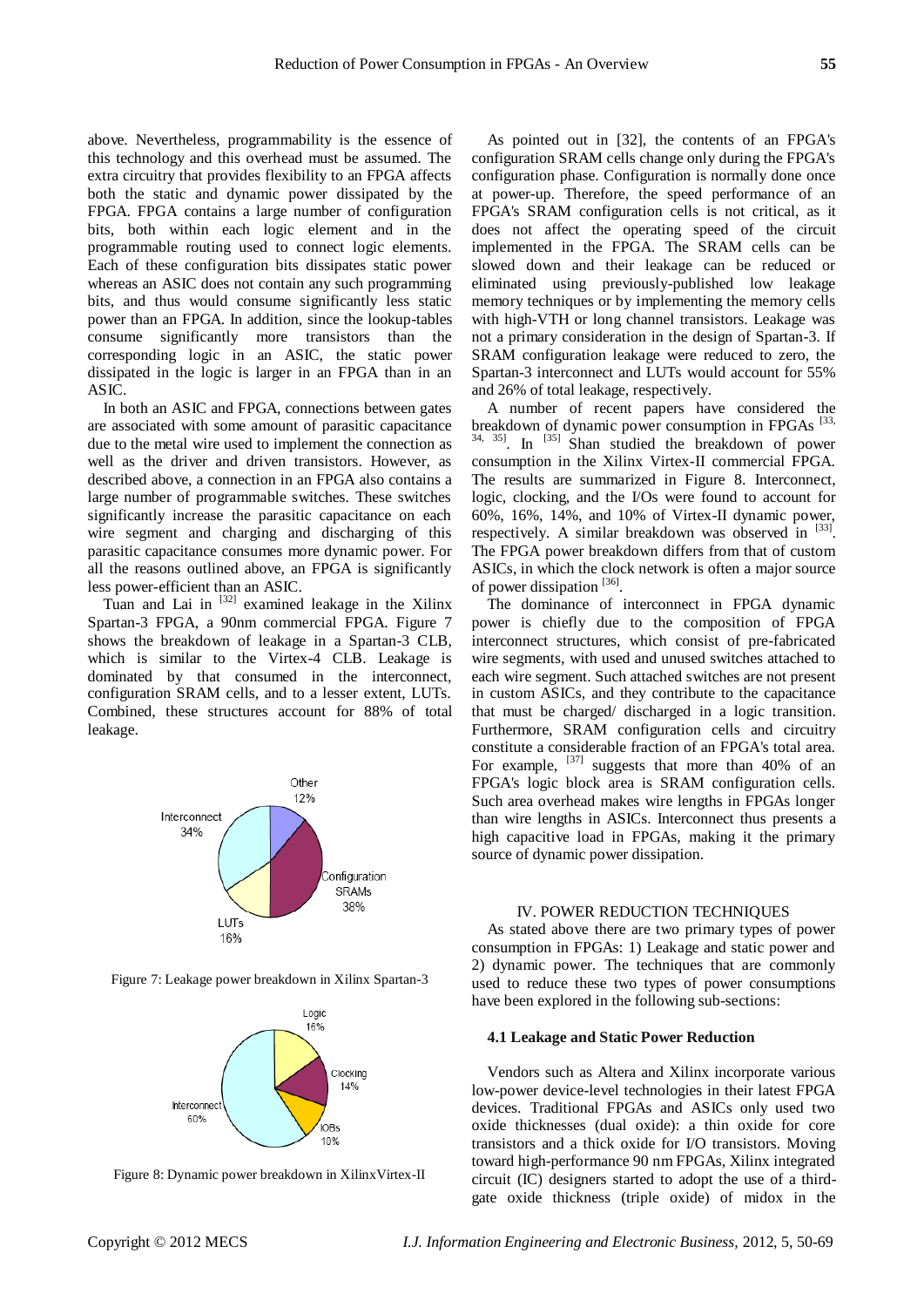transistors of the 90 nm Virtex™-4 FPGAs that allows a dramatic reduction in overall leakage, and hence static power, compared to other competitive FPGAs. Virtex-5 FPGAs continue to deploy the triple oxide technology in the 65 nm process node to enable a significant lower leakage current, about 38% lower than what the industry expects for a 65 nm device. At the device level, Altera and Xilinx both utilize triple gate oxide technology, which provides a choice of three different gate thicknesses, to trade-off between performance and static power [38][39]. In earlier technologies, only two thicknesses were available. Transistors with thicker oxide were used for the large, higher voltage tolerant transistors in the I/O blocks and the thinner ones were used everywhere else. The new medium thickness oxide transistors provide slightly less performance than thin oxide transistors, but leak significantly less power. These are used in the configuration memory and the switches that are controlled by this memory in the latest FPGAs. The oxide thickness does not affect the performance of the corresponding switches because the configuration memory remains static during the operation of the device.

Two recent papers focused on optimizing leakage in the unused portion of an FPGA. Calhoun proposed the creation of fine-grained "sleep regions", making it possible for a logic block's unused LUTs and flip-flops to be put to sleep independently <sup>[40]</sup>. A more coarse-grained sleep strategy was proposed in  $[41]$ , which partitioned an FPGA into entire regions of logic blocks, such that each region can be put to sleep independently. The authors restricted the placement of the implemented design to fall within a minimal number of the pre-specified regions, and studied the effect of the placement restrictions on design performance.

One of few papers to address leakage in FPGA interconnect is  $[42]$ , which applied well-known leakage reduction techniques to interconnect multiplexers. Four different techniques were studied. First, extra configuration SRAM cells were introduced to allow for multiple OFF transistors on unselected multiplexer paths. The intent is to take advantage of the "stack effect", as illustrated in Figure 9(a). The left side of Figure 9(a) shows a typical routing switch multiplexer. Observe that there is a single OFF transistor on the unselected multiplexer path (highlighted). The right side of Figure 9(a) shows the redundant SRAM cell approach. The unselected path contains two OFF transistors, which limits sub threshold leakage along the path. A second approach described in  $[42]$  is to layout portion of the multiplexer in separate wells, allowing body-bias techniques to be used to raise the VTH of multiplexer transistors that are not part of the selected signal path [see Figure 9(b)]. Third,  $^{[42]}$ proposes negatively biasing the gate terminals of OFF multiplexer transistors [Figure 9(c)]. The negative gate bias leads to a significant drop in sub threshold leakage. Finally, <sup>[42]</sup> proposes using dual-VTH techniques, wherein a subset of multiplexer transistors are assigned high-VTH (slow/low leakage), and the remainder of transistors are assigned low-VTH (fast/leaky). The dual-VTH idea, shown in Figure 9(d), impacts FPGA router complexity,

as the router must assign delay-critical signals to low-VTH multiplexer paths. A more recent paper by Ciccarelli applies dual-VTH techniques to the routing switch buffers in addition to the multiplexers  $[43]$ .

#### a) Redundant SRAM Cell



Figure 9: Multiplexer leakage reduction techniques

In the following sub sections some of technologies which have been used to reduce the leakage power in FPGA are discussed

## **4.1.1 Leakage Power Reduction in FPGAs Embedded Memories**

Recently, FPGA vendors have started to increase the size of embedded memory cells in their FPGAs. It can be noticed that on average, high-performance FPGAs have a ratio of memory bits to logic cells of about 54, i.e., for every logic cell in the FPGA, there are 54 memory bits. On the other hand, for the low-cost FPGAs, the ratio drops to about 27. However, it can be noticed that the trend is toward increasing the ratio of memory bits to logic cells in low-cost FPGAs. It can be deduced that minimizing leakage power in the FPGA embedded memory is more beneficial than minimizing that of the logic cells. In [44] author proposed a CAD technique to reduce leakage power dissipation in FPGA embedded memory bits by adding path traversal and location assignment techniques in the embedded memory mapping. The authors assume that all the embedded memory cells can support the drowsy mode by having the ability to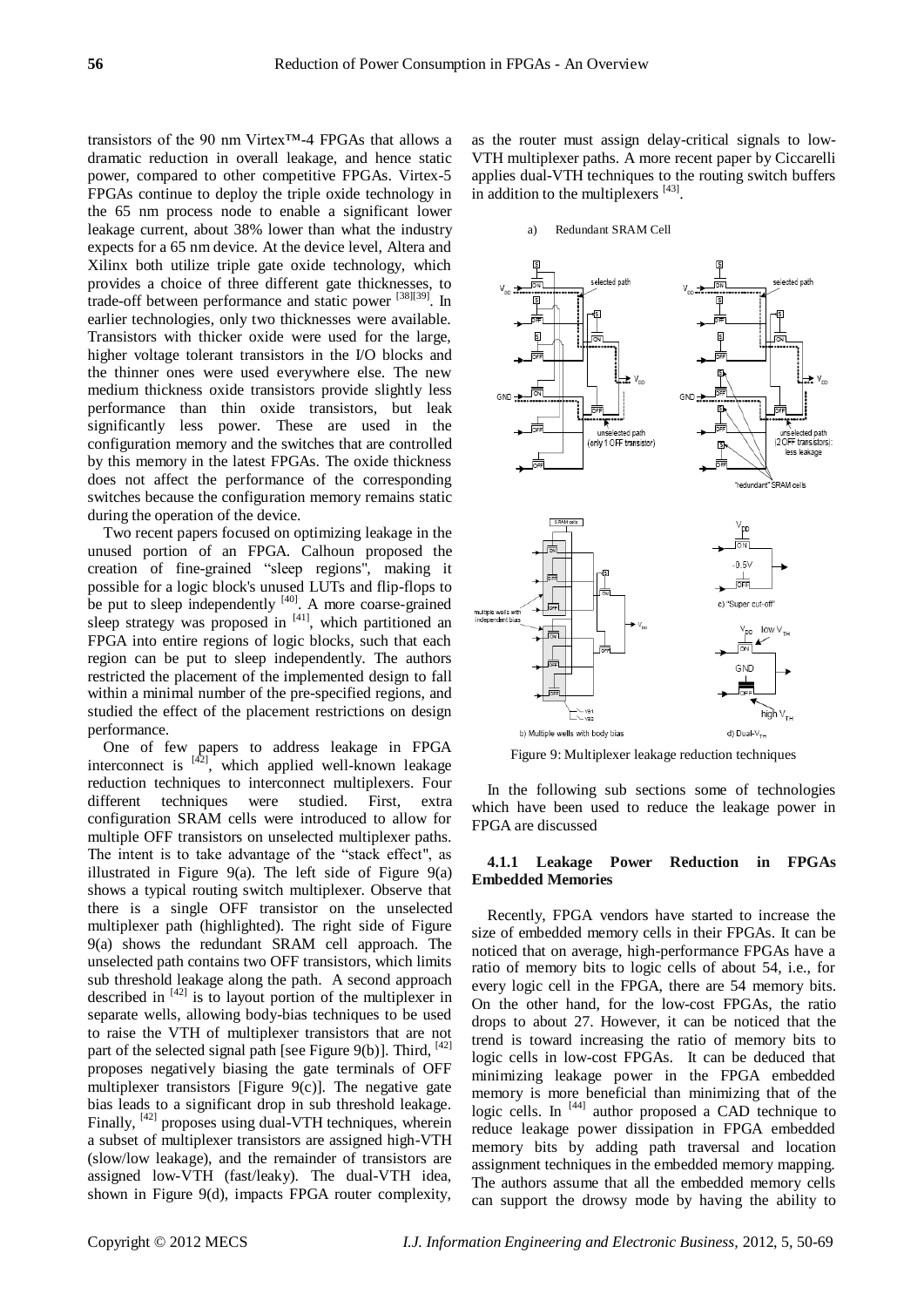connect to two supply voltages VDDH and VDDL, a high and low supply voltage, respectively, as shown in Fig. 10. The flexibility to connect to either of the supply voltages is provided by two header PMOS devices that are controlled by two control signals. When the memory bit is operating at the low supply voltage, the bit will consume less leakage power, since leakage power is proportional to the supply voltage, while the cell still retains the stored data. This scheme for memory bits is referred to as drowsy memory.



Figure 10. Drowsy Memory Architecture

Several techniques have been proposed in the literature to reduce leakage power in memories using the drowsy scheme; however, they mainly targeted cache memories in processors<sup>[45]</sup>. FPGA embedded memories have different characteristics when compared to cache memories. FPGA embedded memory accesses are statically scheduled and the data is stored statically, unlike cache memories that have variable latencies and dynamic data placement. Hence, the problem of minimizing leakage power in FPGA embedded memories helps in finding the best static layout of the data in the memory to maximize the leakage savings from putting the memories into a low-leakage state. The unused memory entries are placed in a sleep mode and are not to be brought out of that mode, while the used memory entries are put in a sleep mode when they are not accessed and waken up when needed.

In [44] author proposed three different modes: sleep mode, drowsy mode, and live mode. The sleep mode is used for unused memory entries by shutting down the supply voltage from the unused memory bits. In this case, the two PMOS header devices (in Fig. 10) are turned off and the data stored in the memory is lost. In the study the author showed that just by putting the unused memory entries in the sleep mode (used-active), one can save an average of 36% of the memory leakage power without utilizing any scheme for dynamically waking up(or putting to sleep) the used memory entries. Moreover, on average, about 75% of leakage power savings in the embedded memories can be achieved just by using the minimum number of memory entries and turning off the unused entries (min-entry). It is noticed that the drowsylong scheme offers an additional 10% leakage power savings over the min-entry scheme. Moreover, the pathplace algorithm on an average achieves about 95% leakage power savings. Hence, it can be concluded that the two best memory layout techniques are the min-entry and path place techniques. The min-entry scheme offers very good leakage power savings in terms of both

computational time and extra circuitry needed by the FPGA since it only supports active and off modes. On the other hand, the path-place scheme supports three memory modes: active, low leakage with data retention, and off modes.

# **4.1.2 Leakage Power Reduction Using Static Dual Threshold Techniques**

Two architectures were proposed in  $[46]$  by the authors i.e. a homogeneous and a heterogeneous architectures, as shown in Fig. 11. The homogeneous architecture uses inside the cluster sub blocks of different VTH, while the heterogeneous architecture uses interleaved two types of clusters, where one of the clusters is composed of low VTH logic cells and the other consists of low and high VTH logic cells. The authors proposed a CAD framework that starts by assigning the whole design to high VTH logic cells. The algorithm then starts assigning the logic cells into low VTH cells as long as the cell has positive slack and the new path slack does not become negative. In the next stages, the algorithm clusters the logic cells into the clusters that correspond to the architecture being used. Finally, constrained placement is used to place the clustered designs into the FPGA architecture. It was noticed that both the homogeneous and heterogeneous architectures result in very close leakage power savings and delay penalties.

# **4.1.3 Leakage Power Reduction Using Body-Biasing Techniques**

Body-biasing techniques are used to change the threshold voltage of the MOS devices. Increasing the body to source voltage (Vbs) of the MOS device from zero reduces the transistor delays on the expense of leakage power by reducing the device VTH  $^{[47]}$ . Reducing Vbs to a negative value increases the device VTH and hence reduces the leakage current and increases the device delay. Figure 12 plots the relative in delay and power in a StratixTM FPGA that shows that a 20% increase in delay can result in about  $2.5 \times$  reduction in leakage power. In the study, the authors proposed the use of body biasing in FPGAs to slow down the cells on non critical paths to achieve a reduction in the sub threshold leakage power. The authors concluded that using a granularity that is equal to two clusters results in considerably sufficient amount of leakage power savings without incurring big penalties on both the delay and area of the FPGA.



Figure 11 Dual Threshold Architectures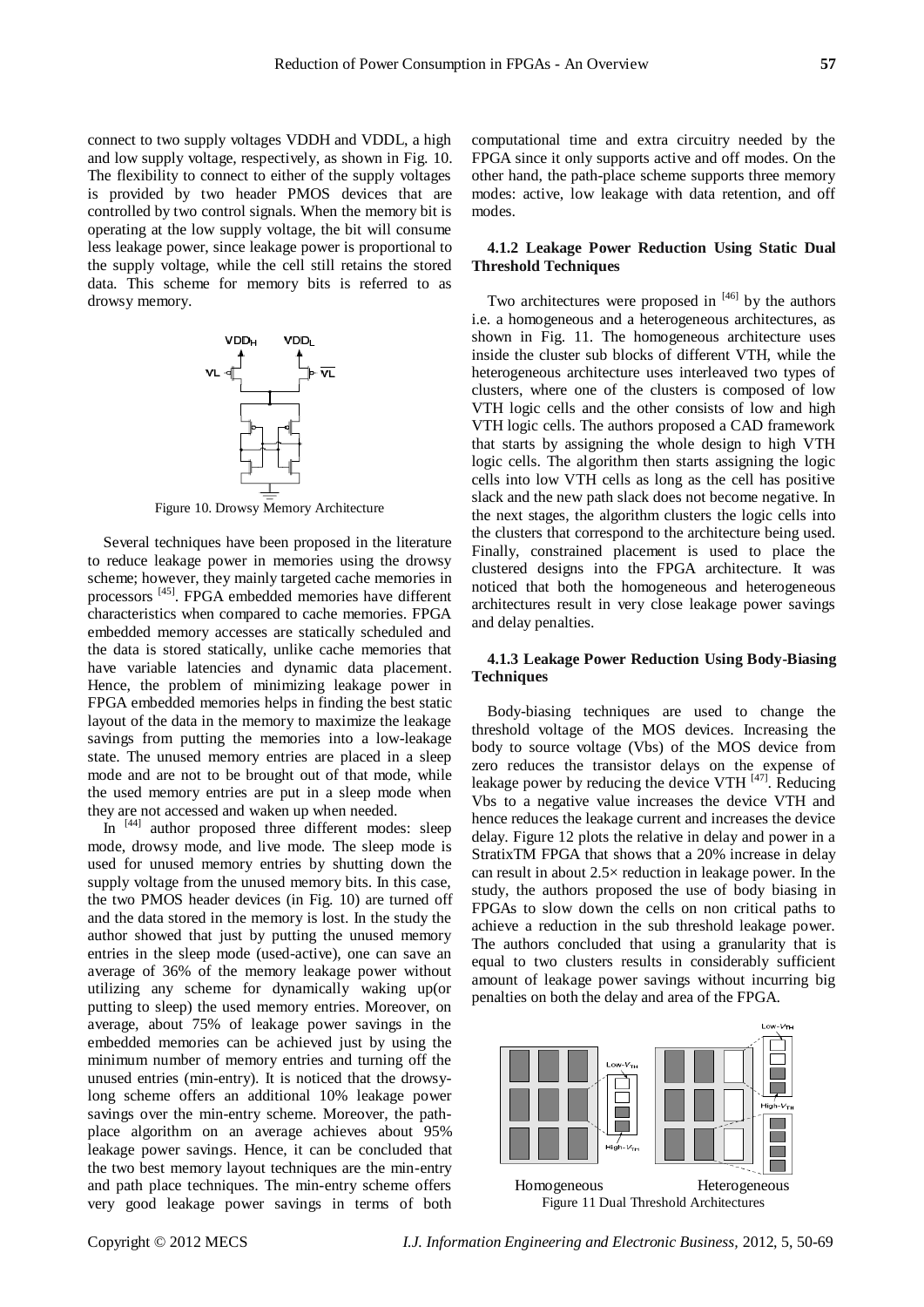

Figure 12 Power and delay vs. body bias

## **4.2 Dynamic Power Reduction**

Dynamic power is consumed by toggling nodes as a function of voltage, frequency, and capacitance and is dissipated when capacitances are charged and discharged during the operation of the circuit and consumed during switching events in the core or I/O of FPGA. The dynamic power consumption is generally modeled as below:

$$
P = \sum_i C_i V_i^2 . f_i
$$

where C,V and f represent capacitance, the voltage swing, and clock frequency of the resource i, respectively  $\frac{1}{2}$ . The total dynamic power consumed by a device is the summation of the dynamic power of each resource. Because of programmability of FPGA the dynamic power is design-dependent and the factors that contribute to the dynamic power are: the effective capacitance of resources, the resources utilization, and the switching activity of resources <sup>[48], [49]</sup>. The effective capacitance corresponds to the sum of parasitic effects due to interconnection wires and transistors. Since FPGA architecture usually provides more resources than required to implement a particular design, some resources are not used after chip configuration and they do not consume the dynamic power (this is referred to as resource utilization). Switching activity represents the average number of signal transitions in a clock cycle. Though generally it depends on the clock itself, it may also depend on other factors (e.g. temporal patterns of input signals). Hence, the above equation can be rewritten as:

$$
P = V^2.f.\sum_i C_i.U_i.S_i
$$

where V is the supply voltage, f is the clock frequency, and C , U , and S , are the effective capacitance, the utilization, and the switching activity of each resource, respectively [48].

The first comprehensive effort to develop a low-energy FPGA was by a group of researchers at UC Berkeley  $[50, 51]$ , 52] . A power-optimized variant of the Xilinx XC4000 FPGA [X4K 02] was proposed. Power reductions were achieved through significant changes in the logic and routing fabrics. First, larger, 5-input LUTs were used rather than 4-LUTs, allowing more connections to be captured within LUTs instead of being routed through the power- dominant interconnect. Second, a new routing architecture was deployed, combining ideas from a 2 dimensional mesh, nearest-neighbor interconnect, and an inverse clustering scheme. Third, specialized transmitter and receiver circuitry were incorporated into each logic block, allowing low-swing signaling to be used. Last,

double-edge-triggered flip-flops were used in the logic blocks, allowing the clock frequency to be halved, and reducing clock power. The main limitations of the work are: 1) The proposed architecture represents a "point" solution" in that the effect of the architectural changes on the area-efficiency, performance, and routability of real circuits was not considered; 2) The basis of the architecture is the Xilinx XC4000, which was introduced in the late 1980s and differs considerably from current FPGAs; 3) The focus was primarily on dynamic power and leakage was not a major consideration.

Power trade-offs at the architectural level were considered in  $[34]$ , which examined the effect of routing architecture, LUT size, and cluster size (the number of LUTs in a logic block) on FPGA power-efficiency. Using the metric of power-delay product,  $^{[34]}$  suggests that 4input LUTs are the most power-efficient, and that logic blocks should contain twelve 4-LUTs. In these studies, despite their focus on power, power-aware CAD tools were not used in the architectural evaluation experiments, possibly affecting the architectural conclusions. Also, as in the UC Berkeley work  $[51]$ , the architectures evaluated are somewhat out-of-step with current commercial FPGAs. For example, <sup>[34]</sup> suggests that a mix of buffered and unbuffered bidirectional routing switches should be used. Modern commercial FPGAs no longer use un-buffered routing switches; rather, they employ unidirectional buffered switches.

Dynamic power in CMOS circuits, computed through above equation depends quadratically on supply voltage. The quadratic dependence can be leveraged for power optimization, and this property has led to the development of dual or multi-VDD techniques, which have proved themselves effective at power reduction in the ASIC domain (e.g.,  $[53, 54]$ ). In a dual-VDD IC, circuitry that is not delay-critical is powered by the lower supply voltage; delay- critical circuitry is powered by the higher supply. Level converters are generally needed when circuitry operating at the low supply drives circuitry operating at the high supply. In  $[55]$ , the dual-VDD concept is applied to FPGAs. A heterogeneous architecture is proposed in which some logic blocks are fixed to operate at high-VDD (high speed) and some are fixed to operate at low-VDD (low-power, but slower). Figure 13(a) illustrates one of the pre-defined dual-VDD fabrics studied in [55]. The power benefits of the heterogeneous fabric were found to be minimal, due chiefly to the rigidity of the fixed fabric and the performance penalty associated with mandatory use of low-VDD in certain cases. In [56], the same authors extended their dual-VDD FPGA work to allow logic blocks to operate at either high or low-VDD, as shown in Figure 13(b). Using such "configurable" dual-VDD schemes, power reductions of 9-14% (versus single-VDD FPGAs) were reported. A limitation of  $[56]$  and  $[56]$  is that the dual-VDD concepts were applied only to logic, not interconnect. The interconnect, where most power is consumed, was assumed to always operate at high-VDD. This limitation is overcome in  $[41A]$  which apply dual-VDD to both logic and interconnect.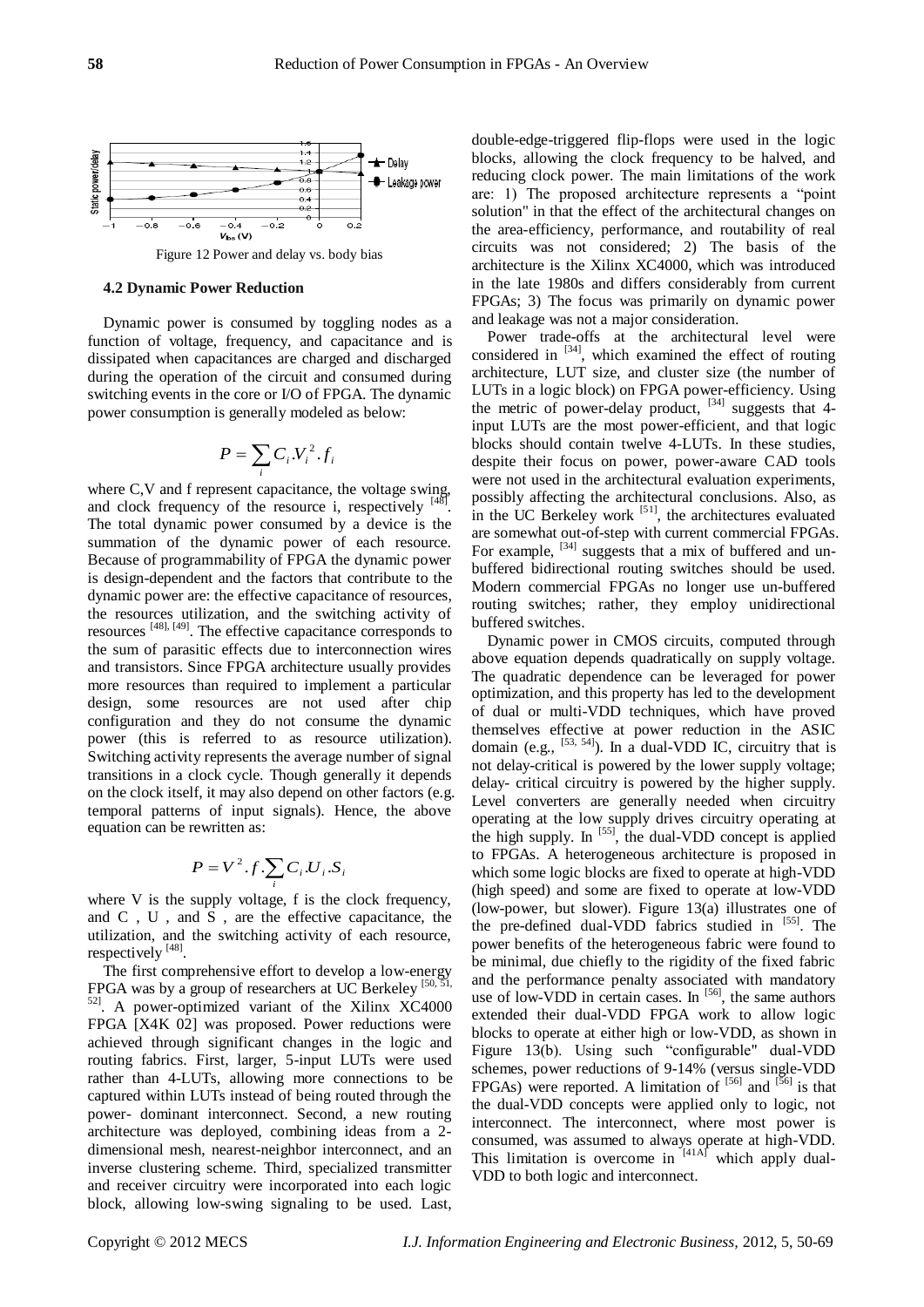A dual-VDD FPGA presents a more complex problem to FPGA CAD tools. CAD tools must select specific LUTs to operate at each supply voltage, and then assign these LUTs to logic blocks with the appropriate supply. To address these issues, algorithms for dual- VDD mapping and clustering have been developed in conjunction with the architecture work mentioned above  $[57, 5]$ 



Pre-defined dual-VDD FPGA



b) Configurable dual-VDD logic block

Figure 13: Dual -VDD FPGA structures.

According to authors in  $[59]$ , there are three major strategies in FPGA power consumption reduction. First, changes can be done at the system level (e.g. simplification of the algorithms used). Secondly, if the architecture of FPGA is already fixed, a designer may change the logic partitioning, mapping, placement and routing. Finally, if no changes at all are possible, enhancing operating conditions of the device may be still promising (this includes changes in the capacitance, the supply voltage, and the clock frequency).

The various techniques used for reducing dynamic power are broadly covered under following schemes:

- Reducing Dynamic Power on Clock Scheme
- Reducing Logic Power
- Reducing RAM Power
- Reducing I/O Power

The various techniques for dynamic power reduction under the above schemes are indicated in the following sections:

# **4.2.1 Reducing Dynamic Power on Clock Scheme**

The following clock schemes are used to reduce dynamic power:

- Clock Gating at Chip Level that prevents the logic from switching in case of system-level clock gating and controls input and output states

and freezing clocks in case of using Flash \*Freeze mode in Actel's flash-based FPGAs

- Clock Gating at Design Level or at RTL level is a commonly used power-saving technique with two types of clock gating: latch-based and latchfree clock gating. It is a straightforward substitution for RTL code. FPGA synthesis tools do not perform clock gating automatically. In this groups of flip-flops are identified that share a common enable term to implement combinational clock gating. Therefore, if a bank of flip-flops which share a common enable term use RTL clock gating. The flip-flops consume zero dynamic power as long as this enable term is false. However, one must be careful when implementing it because the skew between clock and enable signal could cause extra glitches.
- Global Resource Power Reduction by reducing the key elements i.e. frequency, the number of clock spines, the fan-out and loading on the global networks.

# **4.2.2 Reducing Logic Power**

Careful selection of appropriate arithmetic blocks is a source of large power savings in computation oriented designs. This section goes over the power consumption of various arithmetic blocks and provides recommendations for reducing logic power.

## ADDER AND MULTIPLIER

The synthesis tool library offers a wide variety of arithmetic blocks with several architectures to better fit the area and performance needs of designs. The following architectures are used for multiplier implementation: Carry-Save-Adders multiplier (CSA), Charge State Multiplier (CSM), Wallace and Non Booth Encoding Wallace (NBW) architectures. For adder, the architectures are the Forward Carry Look Ahead (CLF), the Brent and Kung (BK), the Carry Look-Ahead (CLA), the CSM, and the Ripple (RPL) adders. These are also available through various online resources. In general, the power numbers in the arithmetic blocks are dominated by routing and correlate to a wide spread of the wire lengths.

# **COUNTERS**

Counters are commonly used throughout designs for many different functions, such as keeping track of elapsed time, loading RAM address or data busses, controlling a state machine's next state, or output logic. The power profiles for gray, binary, and ring counters reveal that the binary counters offer the lowest power, followed by the gray, while the composition of ring counters has the worst power figure, mainly because of the large load on the clock.

# **Finite State Machine (FSM) and Counter Encoding**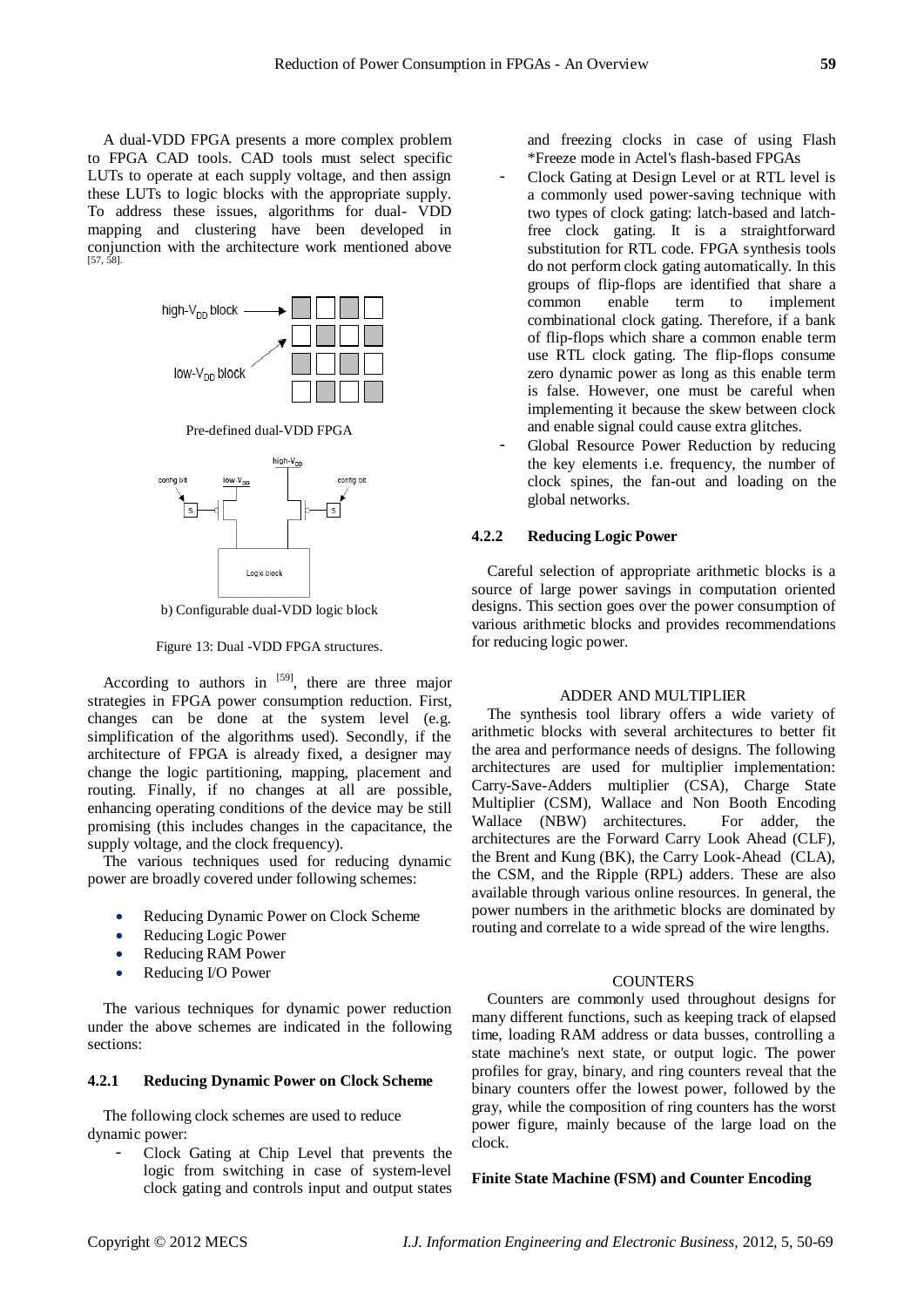The selection of the state assignment depends on several parameters, such as the complexity of the state machine (the number of states), the number of paths and their lengths, the number of fork situations, and the complexity of the predicates on transitions between states. One should control the encoding scheme for low-power design. The most effective way is to write the RTL directly into the intended encoding as opposed to letting synthesis decide the state encoding, because one can explicitly select encoding to minimize the number of bit changes per transition.

## **General Glitch Reduction Techniques on Logic**

Glitches are unwanted switching activities that occur before a signal settles to its intended value. On every active clock edge, glitches can occur within combinatorial logic. This is because every node has a different delay, which means combinatorial logic may change states several times before settling down. Glitches on a node are dependent on the logic depth to that node—the number of logic gates from the node to the primary inputs (or sequential elements). The deeper and wider the logic cone behind a node, the more it will glitch. Unstable logic expressions, unbalanced sets of paths driving a sensitive combinatorial cell, or a MUX select line that can toggle several times within a clock period are examples of sources of glitches. Some of the glitches are absorbed by the cell delays and do not propagate. Some others, however, do propagate and can affect the power dissipation. Some general glitch reduction techniques used are by:

- Rearranging the logic
- Partitioning and Using Different Optimization Level
- Pipelining
- Inserting AND Gate on the Net Driver
- Logic Depth Reduction for Frequently Switching Signals

# **4.2.3 Reducing RAM Power**

Analyzing power consumption during various operations brings to light several techniques for lowering the power contribution of the RAM blocks

- The write operation consumes slightly less power than the read access, so changing the RAM operation could reduce power consumption and reduce peak power.
- The study shows that the larger the Hamming distance between successive addresses, the larger the power consumption. So, it is recommended to reduce the Hamming distances between successive addresses in order to minimize the RAM power waste.
- When the same clock edge is used for the read and write, peak power consumption can be high due to simultaneous accesses on dual-port or two-port RAMs. It is therefore recommended to use clocks with opposite edges for these ports.

## **4.2.4 Reducing I/O Power**

The I/O power consumption is similar to logic power because it depends on switching, load capacitance, frequency, and voltage. By reducing any one of these components, one can reduce the I/O power. Here are some guidelines for reducing I/O power:

- Choose low VCCI for I/O. Changing VCCI from 3.3 V to 1.5 V can save up to 80% of your I/O power.
- Reduce capacitive load to reduce the I/O power consumption.
- Use differential I/O standards and resistivelyterminated I/O standards for highest toggling frequencies and single-ended I/O standards for low frequencies. The differential I/Os have higher static power, but have the lowest dynamic power because of the limited voltage swing. Having a choice as to which I/O standard to use, evaluate the options based on the anticipated activity of the I/Os.
- Reduce the number of I/Os by eliminating I/Os that can be time multiplexed.
- Use bus encoding that helps reduce the number of toggling bits and correlates successive values on the bus.
- Divide the active outputs into two groups, some at the positive edge of the clock and others at the opposite edge.

## V. OVERVIEW OF POWER REDUCTION DESIGN **TECHNIQUES**

The various techniques which have been used for power reduction in FPGAs are broadly covered at the following three design levels:

- a) System-Level
- b) Device-Level
- c) Architecture- and Circuit- Level

## **5.1 Power Reduction at System Level Design:**

Looking at research works carried out to minimize power reduction techniques at system level design can be categorized in the following three parts:

- Basic techniques: Following basic techniques have been explored so far at system level design:
	- Preferably use coarse-grained embedded blocks rather than the fine-grained configurable logic blocks in an FPGA, since the former are more power efficient than the latter for the same function  $[60]$ . While using course-grained, it is to be ensured that power consumption for routing would not increase significantly.
	- To obtain the best trade-off in speed, area, power consumption, flexibility, and accuracy, word-length optimization can be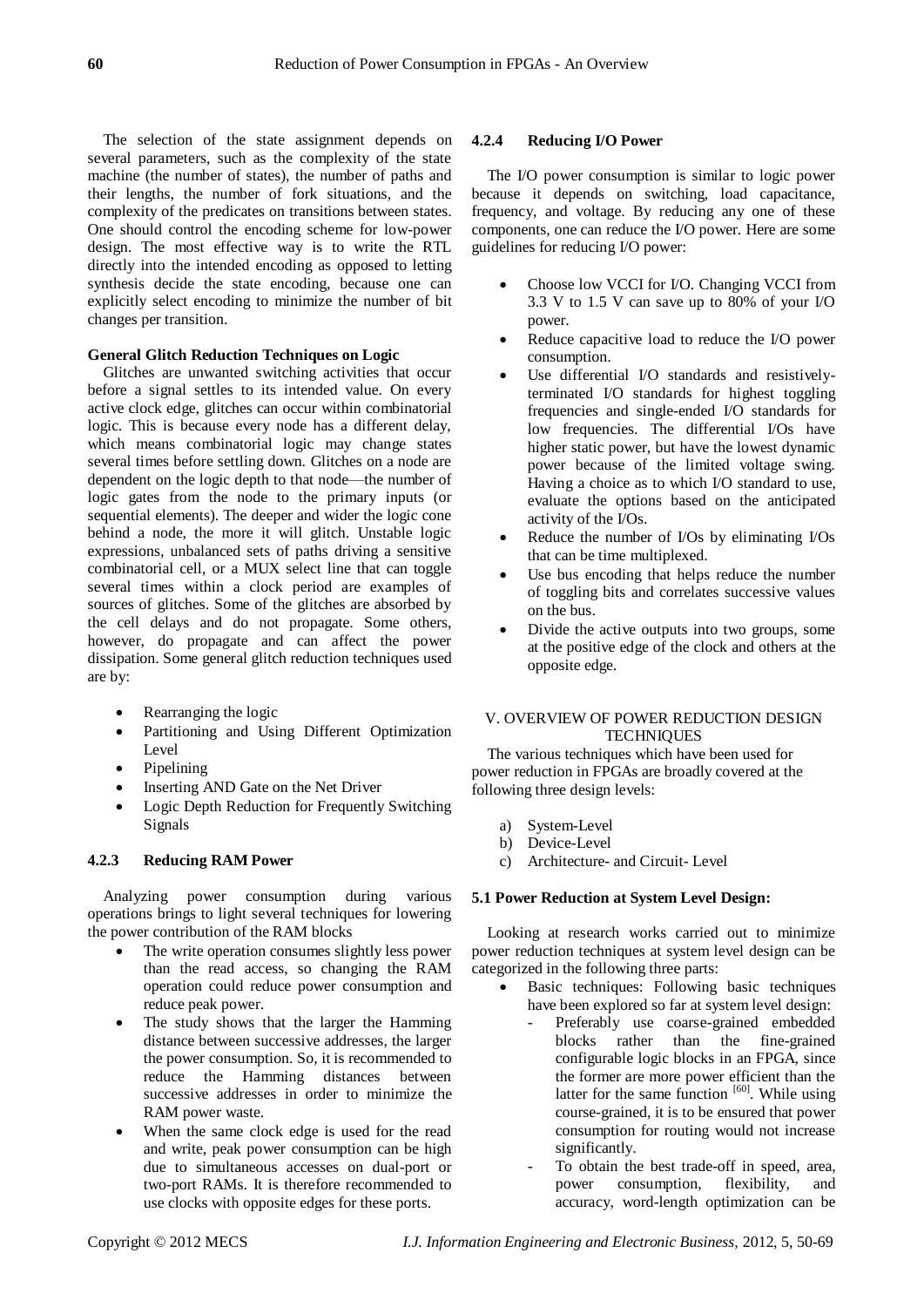applied. For adaptive filters and polynomial evaluations, improvements in power consumption of up to 98% (mean 87%) have been achieved [61].

- Clock gating is a simple and effective method for reducing dynamic power consumption. It decreases dynamic power by eliminating unnecessary toggling on the outputs of flip-flops of a circuit, gates in the fan-out of the flip-flops, and clock signals. Fig. 14 depicts a classic example of clock gating. In part (a) of the figure, we see two register files on the left, each feeding a combinational logic circuit. The outputs of the two combinational logic circuits feed the inputs of a multiplexer. The multiplexer's select signal, sel, selects which combinational circuit's output is passed to the input of a destination register file. Part (b) of the figure shows the circuit after clock gating has been applied. The signal sel is used to derive a clock enable signal on clocks feeding the input register files. Power is reduced through several mechanisms. First, the capacitive loading on the clock network itself is reduced. Second, unnecessary toggling within the combinational circuits is eliminated. In particular, in the optimized circuit, toggling only occurs in the combinational circuit whose output is selected by the multiplexer to be passed to the destination register file. Clock gating has been used extensively in ASICs for power optimization. However, clock gating has not been explored in depth for FPGAs as well and is different from ASICs because of the fixed pre-fabricated clock interconnection network. It can be used to reduce dynamic power consumption to prevent signal transitions by disabling the clock for the inactive regions. The circuitry in an operator is gated when not in use if it can be combined with word-length optimization [62].
- It is found that, at a given clock speed, pipelining which is a simple and effective way of reducing glitching can reduce the amount of energy per operation by between 40% and 90% for applications such as integer multiplication, CORDIC, triple DES, and FIR filters [63].
- By using dynamic voltage scaling to adapt the dynamic supply voltage to the FPGA as the temperature changes, to minimize power consumption. Power reduction between 4% and 54% can be achieved for various arithmetic circuits [64].
- Techniques with run-time reconfigurability
	- Runtime reconfiguration with word-length optimization can be combined to adopt the

smallest design at a given time, as long as the energy reduction in execution is greater than the energy overhead for reconfiguration [62] .

- In order to adapt to run-time conditions, runtime reconfiguration can be applied to change a design. A more powerful but less energy efficient turbo coder can be used to maintain a fixed bit error rate, and vice versa when a communication channel becomes more noisy [65].
- Low-power techniques for FPGA-based soft processors
	- Instruction set extensions based on an iterative improvement method to the Micro Blaze soft processor have been proposed in [66] wherein up to 40% reduction in energy and 12% reduction in peak power has been reported
	- Combined application of instruction recoding and power-aware scheduling techniques can be used to optimize a soft processor at multiple levels of abstraction. Dynamic power reduction of up to 74% has been reported in [67].



b) After Gating

 $\alpha$ 

Figure 14: Clock Gating-An Example

## **5.2 Power Reduction at Device Level Design:**

Vendors such as Altera and Xilinx incorporate various low-power device-level technologies in their latest FPGA devices. Traditional FPGAs and ASICs only used two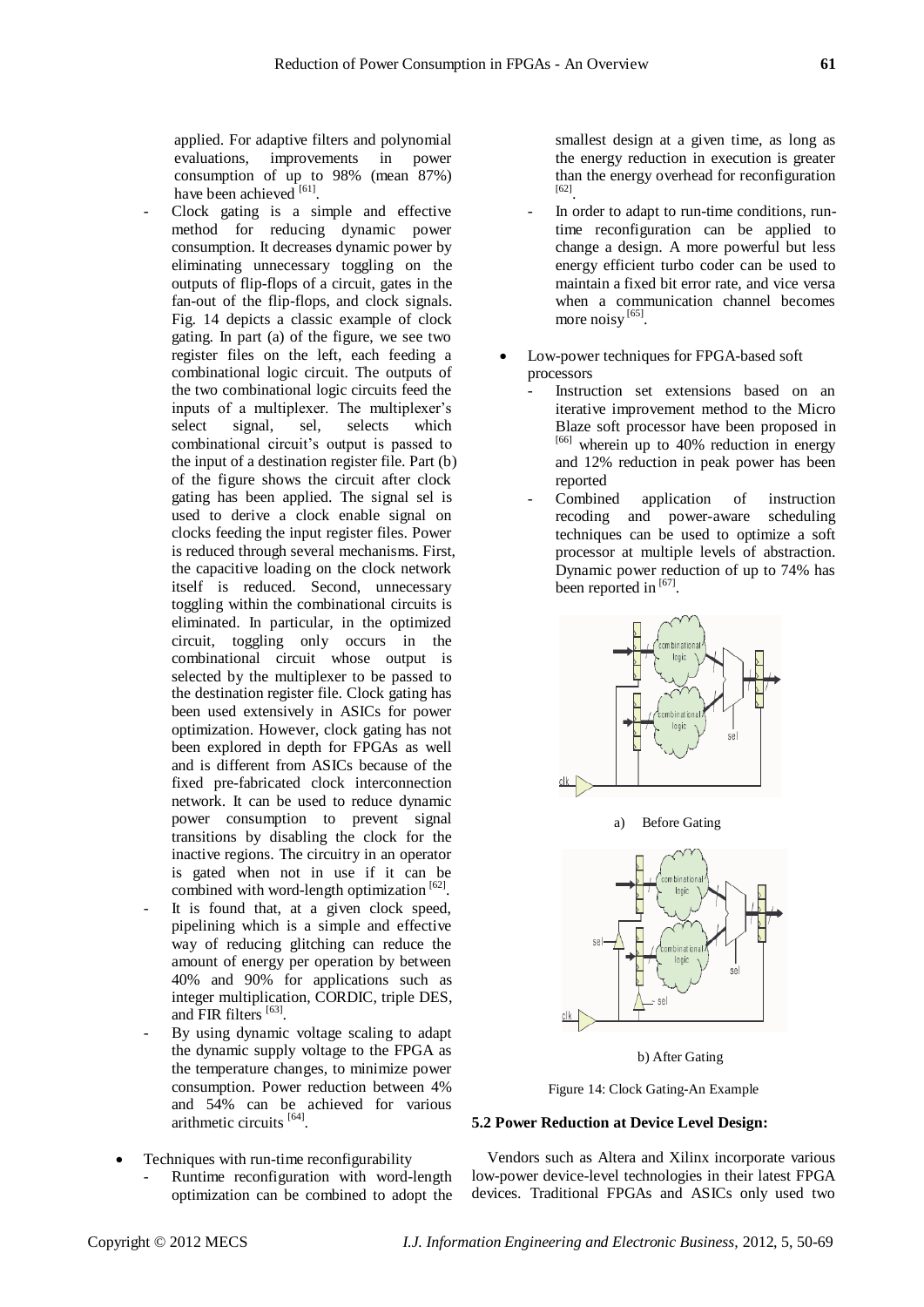oxide thicknesses (dual oxide): a thin oxide for core transistors and a thick oxide for I/O transistors. Moving toward high-performance 90 nm FPGAs, Xilinx integrated circuit (IC) designers started to adopt the use of a thirdgate oxide thickness (triple oxide) of midox in the transistors of the 90 nm Virtex™-4 FPGAs that allows a dramatic reduction in overall leakage, and hence static power, compared to other competitive FPGAs. The new medium thickness oxide transistors provide slightly less performance than thin oxide transistors, but leak significantly less power. These are used in the configuration memory and the switches that are controlled by this memory in the latest FPGAs. The oxide thickness does not affect the performance of the corresponding switches because the configuration memory remains static during the operation of the device,

FPGA vendors in addition to smaller device geometries that reduce the average node capacitance, use a low-k dielectric between metal layers which reduce the parasitic capacitance and hence reduces the correspondingly dynamic power. Since the dynamic power has a quadratic relationship (*CV2f* ) with the supply voltage, it can be reduced further by lowering the supply voltage. Xilinx reduces the core supply voltage from 1.2V being used in Virtex 4 to 1.0V in its Virtex 5 FPGAs that cuts core power significantly. Altera and Xilinx have also made a number of architecture-level changes to their latest devices to reduce static and dynamic power like both have recently increased the size of the LUTs (lookup tables) within the logic blocks. Since LUTs are implemented using smaller transistors (compared to transistors in the routing resources), which leak less and dissipate less dynamic power therefore, both static and dynamic power are reduced by increasing the size of the basic logic elements, from 4-input LUTs to 6 and 7-input LUTs, since more logic is implemented within each LUT and less routing is needed between the LUTs. Other features at architecture-level that reduce overall power are use of the embedded memories, adders, and multipliers. Although each of these functions can be implemented using the programmable logic fabric, its implementation as a fixedfunction embedded block is more power-efficient since circuitry to make it flexible is not needed, and it can be turned off when not used. Moreover, vendors have also modified their routing architectures that reduce the average capacitance of the routes, which improves both power and performance.

A number of low-power techniques have also been incorporated into the commercial FPGA CAD tools. Detailed power models have been integrated within the Altera Quartus  $II$ <sup>[68]</sup> and Xilinx ISE CAD tools<sup>[69]</sup> that provide a spreadsheet utility to make early power predictions before the design is complete and a detailed power model that can be used when the design is complete. The detailed power models provide estimates after the application has been placed, routed, and simulated whereas early power estimates are based on estimated resource usage, I/O types, clock requirements, clock frequencies, and environmental conditions. The estimations from the detailed power models are more

accurate than those from the early power models, since detailed capacitance, leakage, and switching activity information is known for each node in the application circuit. Power-aware CAD techniques have also been incorporated into the commercial CAD flows. Power is minimized during technology mapping, placement and routing by minimizing the capacitance of high-activity signals in Quartus II. As described in  $[70]$ , power is also minimized by optimizing the mapping to the embedded memories and to the embedded DSP blocks. In ISE, power is minimized during placement and routing by minimizing the capacitance of high-activity signals. Dynamic power dissipation is further minimized by strategically setting the configuration bits within partially used (some inputs are not used) LUTs to minimize switching activity. Altera reports that Stratix III FPGAs are over 50% more power efficient than Stratix II FPGAs [68] by combining the above techniques and similarly, Xilinx reports that Virtex-5 FPGAs consume over 35% less dynamic power than Virtex-4 FPGAs, with even greater savings when embedded components are used <sup>[39]</sup>. Xilinx also points out that low leakage techniques are already incorporated in their Virtex-4 FPGAs, resulting in 70% lower static power consumption when compared with competing FPGAs.

A low-power alternative to SRAM-based FPGAs is flash-based FPGA technology as flash-based memory dissipates significantly less leakage power compared to SRAM memory. Actel's devices which are Flash-based FPGAs, are inherently more efficient and it is reported that their low-power FPGAs dissipate 4 times less leakage power than their nearest competitors<sup>[71]</sup>.

## **5.3 Power Reduction at Architecture- and Circuit-Level Design:**

A number of studies have investigated low-power FPGA architecture design. The authors in  $^{[72][73]}$  have described energy-efficient FPGA routing architectures and low-swing signaling techniques to reduce power, whereas, a new FPGA routing architecture that utilizes a mixture of hardwired and traditional programmable switches is proposed In<sup>[74]</sup>, which reduces static and dynamic power by reducing the number of configurable routing elements. The architecture and the circuit-level implementation of the FPGA is key in reducing power, since it directly affects the efficiency of mapping applications to FPGA resources, and the amount of circuitry to implement these resources. In  $^{[75]}$ , the author introduced the energyefficient modules for embedded components in FPGAs to reduce power by optimizing the number of connections between the module and the routing resources, and by using reduced supply voltage circuit techniques. A novel FPGA routing switch with high-speed, low-power, or sleep modes have been presented in <sup>[76]</sup>. The switch reduces dynamic power for non timing critical logic and standby power for logic when it is not being used. The author reported lower energy up to 3.6 times than an ARM7 device, and up to 6 times lower energy than a C55X DSP, by using several power reduction techniques,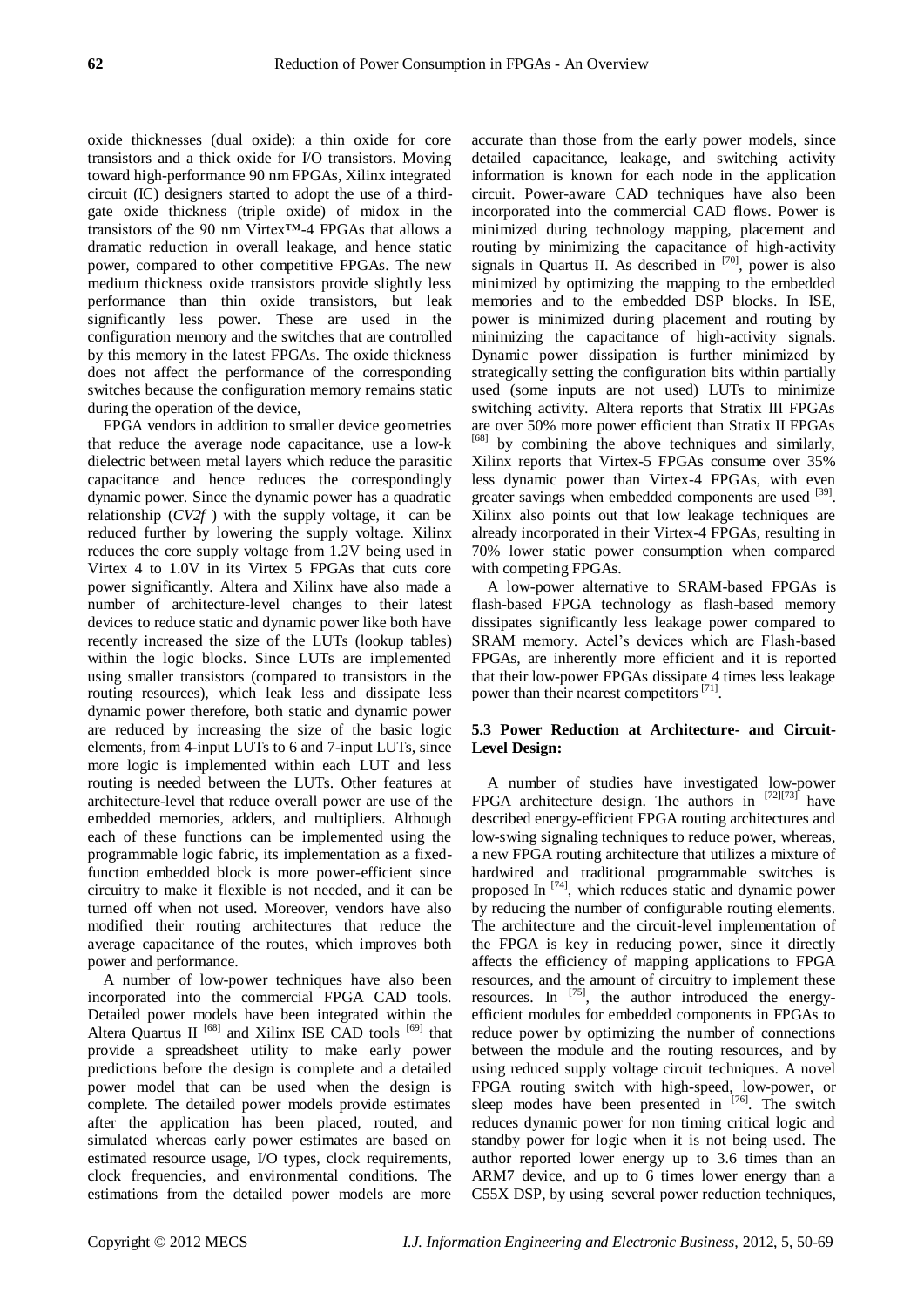such as register file elimination and efficient instruction fetch that are proposed for a coarse-grain reconfigurable cell-based architecture in  $[77]$ . Power-gating is applied to the switches in the routing resources to reduce static power and duplicate routing resources, that use either high or low Vdd, are used to reduce dynamic power in <sup>[78]</sup>. The rest of this section describes two recent improvements: minimization of FPGA glitch power, and efficient FPGA clock network design.

Dynamic power is a result of signal transitions between logic-0 and logic-1. These transitions can be split into two types: functional transitions and glitches. Functional transitions are those which are necessary for the correct operation of the circuit. Glitches, on the other hand, are transitions that arise from unbalanced delays to the inputs of a logic gate, causing the gate's output to transition briefly to an intermediate state. Although glitches do not adversely affect the functionality of a synchronous circuit (as they settle before the next clock edge), they have a significant effect on power consumption. A recent study in<sup>[79]</sup> suggests that glitching accounts for 31% of dynamic power dissipation in FPGAs. Glitching occurs when values at the inputs of a LUT toggle at different times due to uneven propagation delays of those signals. If the arrival times are far enough apart, spurious transitions can be produced at the LUT output, as shown in Figure 15(a). Detailed timing information is used to configure these delay elements after place and route, so as to align the arrival times at the inputs of each logic element and this eliminates glitches as long as the arrival times can be aligned closely enough, as shown in Figure 15(b).The study in <sup>[79]</sup> proposes a method for minimizing glitching which involves adding configurable delay elements to the inputs to each logic element in the FPGA (Figure 16). The amount of elimination of glitching depends on several factors like resolution, maximum delay, location and amount of the programmable delay elements. On an average, the proposed technique eliminates 87% of the glitching that reduces overall FPGA power by 17% at the cost of the overall FPGA area by 6% and critical-path delay by less than 1% due to the added circuitry increases. The method can further be applied to all commercial FPGAs, and requires only minor changes to the CAD flow or the rest of the architecture.

Glitch reduction techniques can be applied at various stages in the CAD flow. Since glitches are caused by unbalanced path delays to LUT inputs, it is natural to design algorithms that attempt to balance the delays. This can be done at the technology mapping stage [80], in which the mapping is chosen based on glitch-aware switching activities. Another approach operates at the routing stage [81], in which the faster arriving inputs to a LUT are delayed by extending their path through the routing network. Delay balancing can also be done at the architectural level. However, these approaches all incur an area or performance cost. Some works use flip-flop insertion or pipelining to break up deep combinational logic path which are the root of high glitch power. Circuits with higher degrees of pipelining tend to have lower glitch power because they have fewer logic levels,

thus reducing the opportunity for delay imbalance  $[82]$ . Flip flops with shifted-phase clocks can be inserted to block the propagation of glitches  $[83]$ . Another work in  $[84]$  uses negative edge-triggered flip-flops in a similar fashion, but without the extra cost of generating additional clock signals. It is also possible to apply retiming to the circuit by moving flip-flops to block glitches [85].



Figure 15(a) Circuit with glitch



Figure 15(b) Glitch removed by delay input C

The authors in their paper present a glitch reduction optimization algorithm based on don't-cares that sets the output values for the don't-cares of logic functions in such a way that reduces the amount of glitching  $[86]$ . This process is performed *after* placement and routing, using timing simulation data to guide the algorithm.



Configurable delay elements

Figure 16 FPGA logic Block with configurable Delay elements

The algorithm achieved an average total dynamic power reduction of 4.0%, with a peak reduction of 12.5%; glitch power was reduced by up to 49.0%, and 13.7% on average. Future work will involve integrating the algorithm into a fully power-aware FPGA CAD flow, and investigating whether other stages of the CAD flow could improve its effectiveness. This approach leverages the ability to re-program FPGA logic functions without altering the placement and routing. Since the placement and routing are maintained, this optimization has zero cost in terms of area and delay, and can be executed after timing closure is completed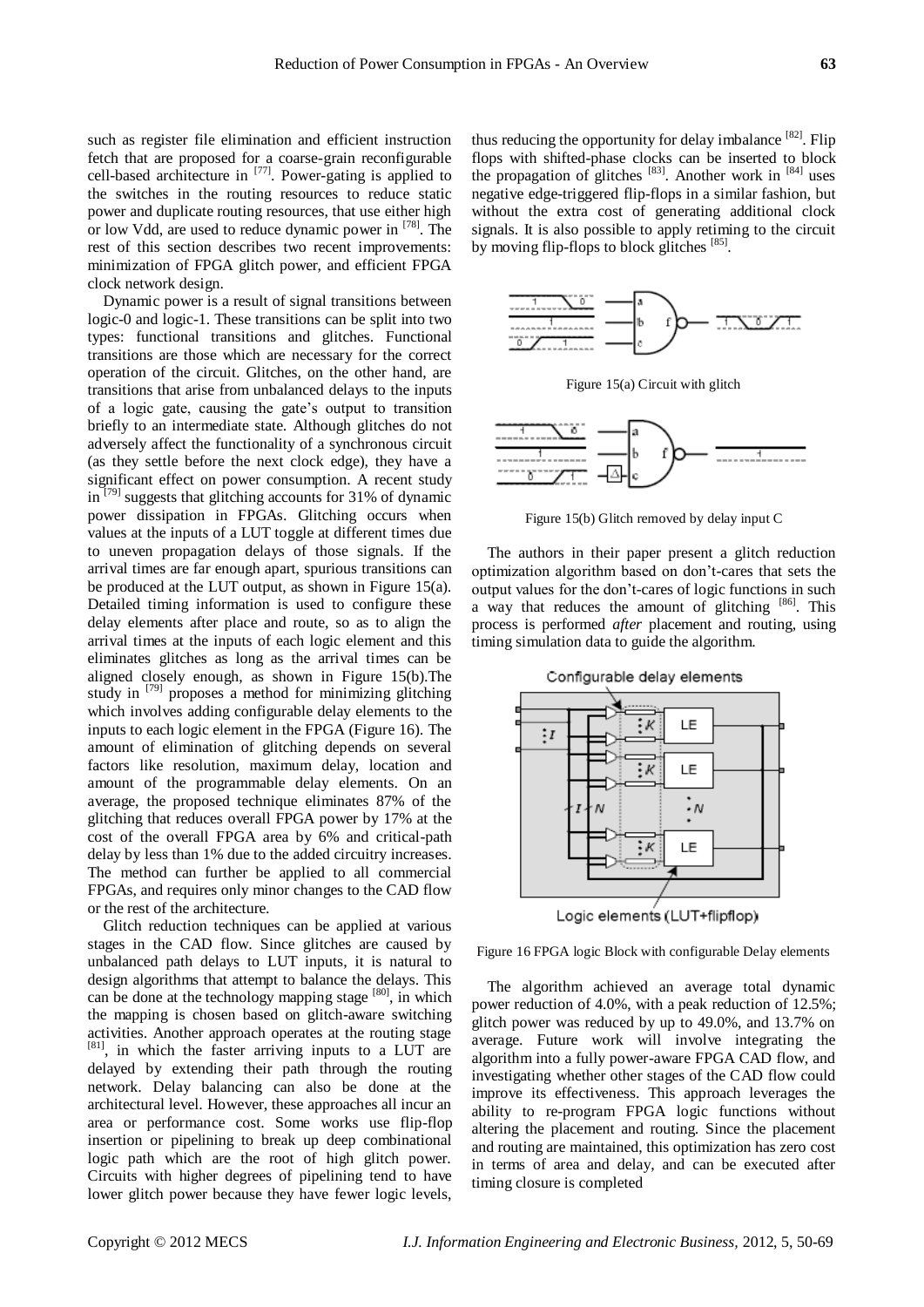Another recent improvement is related to low-power clock network design. The basic element for implementing combinational logic in Virtex-5 is called a configurable logic block (CLB) that contains two SLICEs, each of which contain four 6-input look-up-tables (LUTs) and four registers. A Virtex-5 SLICE and CLB are shown in Figure 17. Each CLB's inputs and outputs connect to a programmable interconnection network that permits CLBs to be connected to one another, as needed for the design implemented in the FPGA. In addition to CLBs, the Virtex-5 fabric contains large hard-IP blocks, such as block RAMs and DSPs, as well as tiles for I/O, clock management and varied other tiles. The Virtex-5 FPGA is designed to accommodate many different clock signals. Global clock buffers (BUFGs) within Virtex-5 receive clock signals, from either external or internal sources, and feed such signals into the dedicated global clock interconnection network. The global clock interconnection network distributes clock signals throughout the FPGA with low- skew, low-jitter and low-power. Each Virtex-5 chip contains 32 global clock buffers and therefore, can support the presence of 32 global clock signals in the design. Instead, the Virtex-5 fabric is partitioned into clock regions for the purposes of clock distribution. Clock regions in Virtex-5 are 20 CLBs tall and span half of the Virtex-5 die horizontally. Up to 10 global clock signals may be fed into any given region. The 10 global clocks within a region may be selected from any of the 32 global clock signals present in the design. Figure 18 indicates the eight regions in the Virtex-5 LX30 FPGA; larger members of the Virtex-5 family will contain more regions. It can be observed that up to 10 clock signals, driven by 32 BUFGs, are selected to be driven into the clock region.



Figure 17 Virtex 5 FPGA



Figure 18 Clock Region in Virtex 5

Clock gating involves selectively disabling the clock signal from reaching sequential elements in the design. Here, we introduce two clock enable mechanisms built-in to Virtex-5 that may be used for realizing clock gating. Figure 19(a) shows that the registers within a SLICE have a clock enable pin, permitting clock enables to be implemented at a fine level of granularity. All registers in the SLICE must receive the same clock enable signal. Figure 19(b) depicts that the global clock buffer (BUFG) that drives clock signals into the dedicated clock interconnection network has an enable pin.

Figure 20 shows a detailed view of the interconnect structure within a clock region. There are 10 root spines (shown as dark lines in the figure) horizontally crossing the center of the region 2 At the intersection of each column, each horizontal root spine can be programmably connected to two vertical spines: one traveling north for the top-half of the region, and one traveling south for the bottom-half of the region. The vertical spines are shown as vertical dashed lines in Figure 20. Since there are 10 horizontal root spines in a region, there are 20 vertical spines for each column of the region. The logic blocks in the region receive their clock signals from the vertical spines. Each upper or lower vertical spine corresponds to a single horizontal root spine. Every horizontal root spine can be driven by one of 32 global clock buffers (BUFGs)

The power consumption of a clock signal within a clock region is mainly determined by the number of vertical spines connected to the root spine. A root spine is only connected to a vertical clock spine if the placement necessitates it. If a horizontal root spine carries a clock signal, clkA, connections to a vertical spine will only happen for those half-columns containing a load of clkA. Vertical clock spines contribute significantly to the capacitance of the clock signal, thereby affecting clock power. Indeed, the total power consumption for a clock signal is strongly tied to the sum of the number of vertical spines used in all the clock regions within which the load components of the clock are placed. Roughly 90% of clock network capacitance is contributed by vertical spines in typical designs.



Figure 19 Clock Enable Options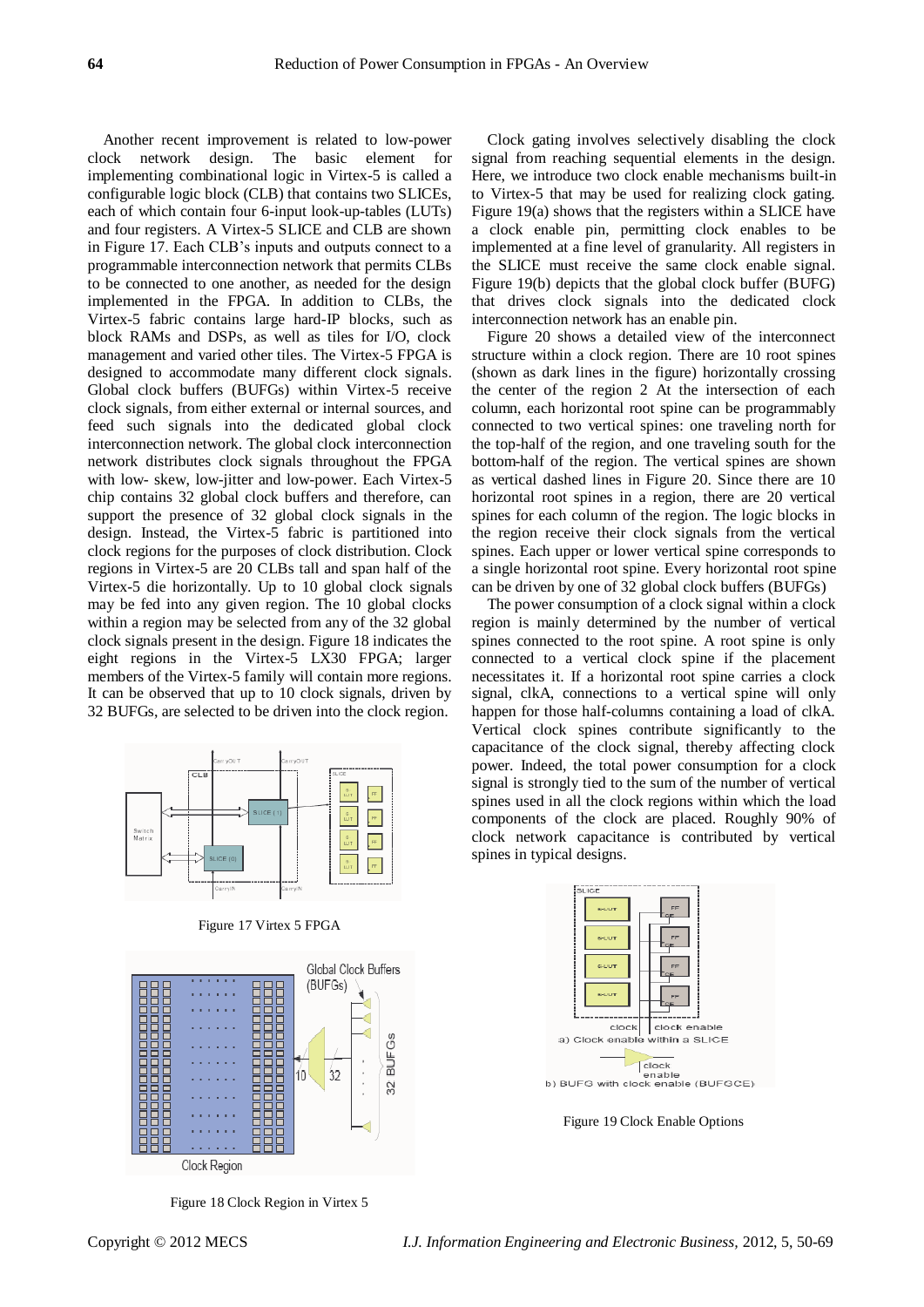

Figure 20 Clock Region Interconnect Detail

For clock-aware FPGA placement, the only works to consider CAD and architecture for reducing FPGA clock net work power are those of Lamoureux and Wilton [87, 88], and the very recent paper by Vorwerk et al. at Actel [88]. Modern FPGAs are partitioned into regions, with limitations on the number of clock signals that may be routed into any given region. The placer in [89] minimizes the number of regions spanned by a clock network and also minimizes the number of resources used within regions, thereby reducing clock routing capacitance.

In <sup>[90]</sup>, clock network power in field-programmable gate arrays (FPGAs) is considered and two complementary approaches for clock power reduction in the Xilinx RVirtexTM-5 FPGA are presented. In this paper, the authors do not consider which clocks should be routed on global versus regional clock resources and the placer assumes such decisions have already been made. However, like  $[87]$ , the placer does consider minimizing the clock network resources used within a region, albeit using what can be viewed as an extension of the placement algorithm in  $[87]$ . The approaches are unique in that they leverage specific architectural aspects of Virtex-5 to achieve reductions in dynamic power consumed by the clock network. The first approach comprises a placement-based technique to reduce interconnect resource usage on the clock network, thereby reducing capacitance and power (up to  $12\%$ ). The second approach borrows the "clock" gating" notion from the ASIC domain and applies it to FPGAs. Clock enable signals on flip-flops are selectively migrated to use the dedicated clock enable available on the FPGA's built-in clock network, leading to reduced toggling on the clock interconnect and lower power (up to 28%). Power reductions are achieved without any performance penalty, on average.

It is observed from the literature that the dynamic power consumption is supposed to increase linearly with changes of clock frequency and size of a design. It was observed that with the clock frequency decrease the effect of the design size on power consumption gets decreased [90]. For example, for 2MHz clock frequency the total dynamic power consumption for designs with 3 and 24 copies of EWMA filter is equal to 26mW and 40mW, respectively. However, for the clock frequency of 20MHz, the total dynamic power consumption for the same designs is equal to 63mW and 238mW, respectively. FPGA designs can be enlarged with a disproportionally low dynamic power increase as long as the device

operates at low frequencies. Only at the highest frequencies, the dynamic power changes proportionally to the design area.

The usage of multiple clock domains is a well known technique that allows performance increase, and power and/or energy decrease. This is only discussed at low level of designing process earlier. The concept of multiple clock domains was implemented at a high-level of designing process, the dynamic power is more important from the designer's perspective as it can be controlled/reduced even at the system level by applying proper design methodologies<sup>[91]</sup>.

Although designs occupying a large portion of FPGA resources, map, place and route tools try to achieve desired performances by spreading the logic of each particular clock domain over a wider area of the chip, but this may increase the power consumption since additional routing resources must be used to interconnect relevant logic. However, as seen in <sup>[91]</sup>, even for large designs that utilize 41% and 59% of available slices, a significant power consumption reduction is still possible. The obvious fact that lower clock frequencies reduce dynamic power can be supplemented with some additional observations. First, point to notice was that when the clock frequency decreases, the size of a design becomes almost unimportant (from the perspective of dynamic power consumption).

It is further recommended to conveniently maintain the same performance of a particular design by reducing its clock frequency and by introducing the increased level of parallelism that allow more operations executed simultaneously within one clock cycle while maintaining the same energy per operation. Though the hardware resources are significantly increased (due to additional hardware resources required by the parallelism introduced), the dynamic power consumption increase can be negligible (if a sufficiently low clock frequency is applied). Although generally small FPGA chips should be used for small designs, the advantages of large FPGAs should not be ignored.

Following three parts described in the research works in [87] [88] examine the trade-off between the flexibility of FPGA clock networks and overall power consumption.

- A parameterized framework for describing a wide range of FPGA clock networks.
- A comparison of clock aware placement techniques to determine their effectiveness: since clock networks impose hard constraints on the placement of logic blocks within the FPGA, a good clock-aware placement algorithm must obey these constraints and also optimize for speed, routability, and power consumption.
- Several techniques for combining these objectives are evaluated, in terms of their ability to find a placement that is fast, energy efficient, and legal.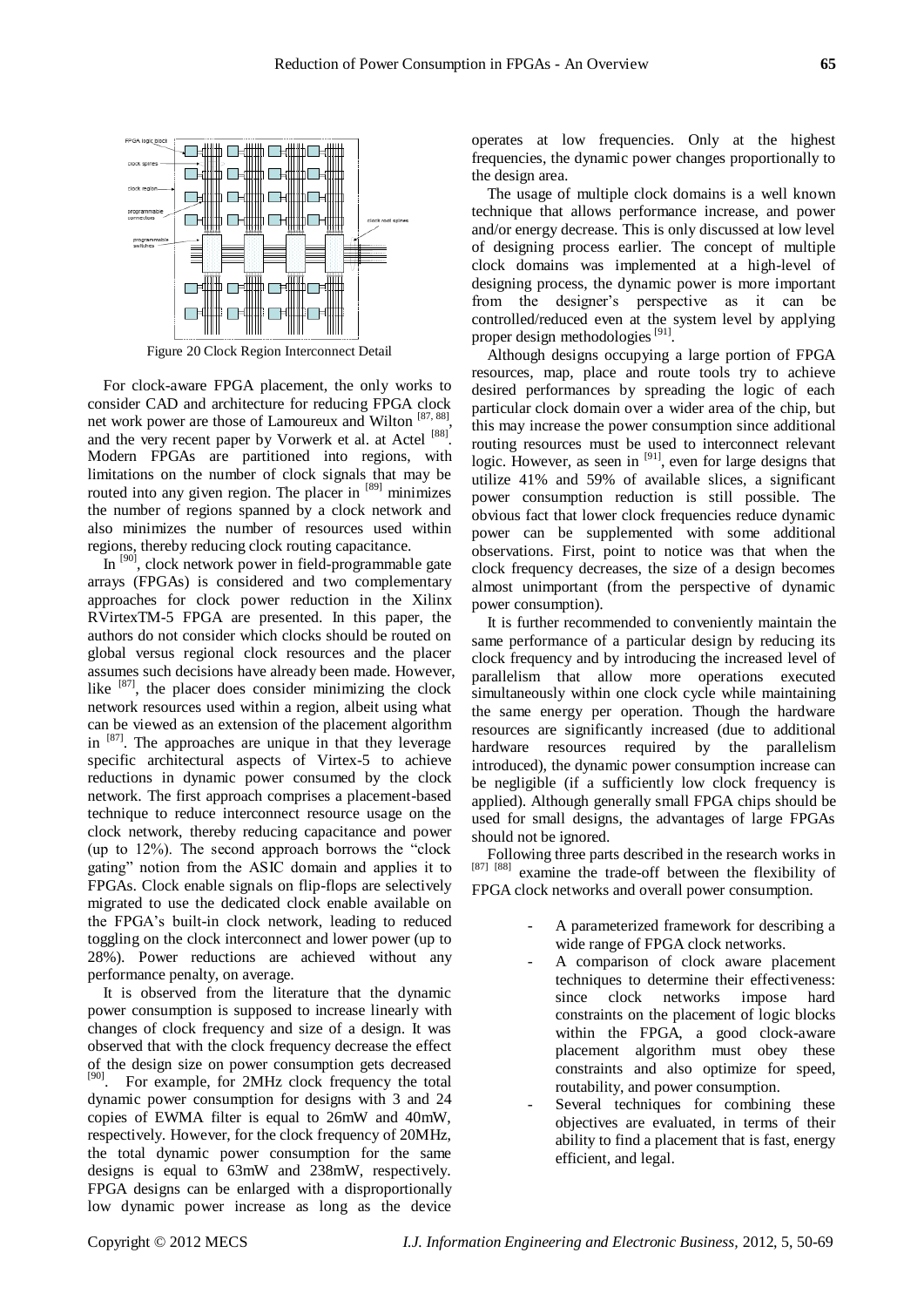## VI. CONCLUSION

Trends in technology scaling imply a drastic increase in leakage power and a steady increase in dynamic power with each successive process generation. Fieldprogrammable gate arrays (FPGAs) require considerable hardware overhead to offer programmability, making them less power-efficient than custom ASICs for implementing a given logic circuit. The huge numbers of transistors on the largest FPGA chips suggest that the power trends associated with scaling may impact FPGAs more severely than custom ASICs. Despite this, until recently, the majority of published research on FPGA CAD and architecture, as well as the focus of the commercial vendors, has been on improving FPGA speed and density. Power management in FPGAs will be mandatory to ensure correct functionality, provide high reliability, and to reduce packaging costs. Furthermore, lower power is needed if FPGAs are to be a viable alternative to ASICs in low-power applications, such as battery-powered electronics.

This paper summarizes the different works that have been carried out and various techniques used at system, device, and architecture and circuit level to reduce the power consumption of FPGAs. It describes many of the significant improvements which have been made to improve power and energy efficiency of FPGAs that ranges from low level processes and circuit design techniques to high level techniques. Although significant improvements have already been made, many opportunities to further reduce power in FPGAs remain. Three areas that we feel are particularly fertile are glitch, low-power clock network design and leakage optimization. FPGAs with embedded processors and soft-processors are already available. This introduces similar system-level tradeoffs and the potential for significant power savings. Research targeting low-power system-level benchmarks is also required. While further improvements will likely be made at all levels, there seems to be significant potential for power savings at the system level. At the system level, power reduction can be obtained by optimizing management and scheduling of system resources.

Continued advances in low power software and hardware will open the door for FPGAs entering new powersensitive markets

#### REFERENCES

- [1] I. Kuon and J. Rose, "Measuring the Gap Between FPGAs and ASICs," ACM/SIGDA International Symposium on Field-Programmable Gate Arrays, pp. 21-30, 2006.
- [2] V. Betz., J. Rose, and A. Marquardt, "Architecture and CAD for deep-submicron FPGAs," Kluwer Academic Publishers, 1999.
- [3] J. Cong and S. Xu, Technology mapping for FPGAs with embedded memory blocks, in ACM/SIGDA International Symposium on Field-Programmable Gate Arrays (FPGA), pp.179-188, 1998
- [4] S. J. E. Wilton, "SMAP: heterogeneous technology mapping for area reduction in FPGAs with embedded

memory arrays," in ACM/SIGDA International Symposium on Field-Programmable Gate Arrays (FPGA), pp. 171-178, 1998.

- [5] International Technology Roadmap for Semiconductors, "International technology roadmap for semiconductors 2005," 2005.
- [6] K. J. Han, N. Chan, S. Kim, B. Leung, V. Hecht, B. Cronquist, D. Shum, A. Tilke, L. Pescini, M. Stiftinger, and R. Kakoschke, "Flash-based Field Programmable Gate Array Technology With Deep Trench Isolation," in Proc. of IEEE Custom Integrated Circuits Conf., 2007, pp. 89-91.
- [7] S. D. Brown, "An Overview of Technology, Architecture and CAD Tools for Programmable Logic Devices," in Proc. of IEEE Custom Integrated Circuits Conf., 1994, pp. 69-76.
- [8] J. Greene, E. Hamdy, and S. Beal, "Antifuse Field Programmable Gate Arrays," Proc. IEEE, vol. 81, no. 7, pp. 1042-1056, July 1993.
- [9] E. Ahmed and J. Rose, "The Effect of LUT and Cluster Size on Deep Submicron FPGA Performance and Density," in Proc. of ACM Intl. Symp. on Field Programmable Gate Arrays, 2000, pp. 3-12.
- [10] J. Rose, R. J. Francis, D. Lewis, and P. Chow, ―Architecture of Field-Programmable Gate Arrays: The Effect of Logic Block Functionality on Area Efficiency," IEEE J. Solid-State Circuits, vol. 25, no. 5, pp. 1217-1225, Oct.1990.
- [11] Altera Corp. Stratix III Device Handbook. [Online]. Available: http://www.altera.com/literature/hb/stx3/stratix3

handbook.pdf

[12] Xilinx Inc. Vertix-5 FPGA User Guide. [Online]. Available:

[http://www.xilinx.com/support/documentation/user](http://www.xilinx.com/support/documentation/user%20guides/ug190.pdf)  [guides/ug190.pdf](http://www.xilinx.com/support/documentation/user%20guides/ug190.pdf)

- [13] J. Rose and S. Brown, "Flexibility of Interconnection Structures for Field- Programmable Gate Arrays," IEEE J. Solid-State Circuits, vol. 26, no. 3, pp. 277- 282, 1991.
- [14] J. Cong and M. Smith, "A Parallel Bottom-Up Clustering Algorithm with Applications to Circuit Partitioning in VLSI Design," in Proc. of IEEE/ACM Design Automation Conf., 1993, pp. 755-760.
- [15] J. Cong, J. Peck, and Y. Ding, "Rasp: A general logic synthesis system for SRAM-based FPGAs," in Proc. of IEEE/ACM Design Automation Conf., 1996, pp. 137-143.
- [16] J. Cong, C. Wu, and Y. Ding, "Cut ranking and pruning: Enabling a general and efficient FPGA mapping solution," in Proc. of ACM Intl. Symp. on Field Programmable Gate Arrays, 1999, pp. 29-35.
- [17] A. Ling, D. P. Singh, and S. D. Brown, "FPGA technology mapping: A study of optimality," in Proc. of IEEE/ACM Design Automation Conf., 2005, pp. 427-432.
- [18] A. Marquardt, V. Betz, and J. Rose, "Using Cluster-Based Logic Blocks and Timing-Driven Packing to Improve FPGA Speed and Density," in Proc. Of ACM Intl. Symp. on Field Programmable Gate Arrays, 1999,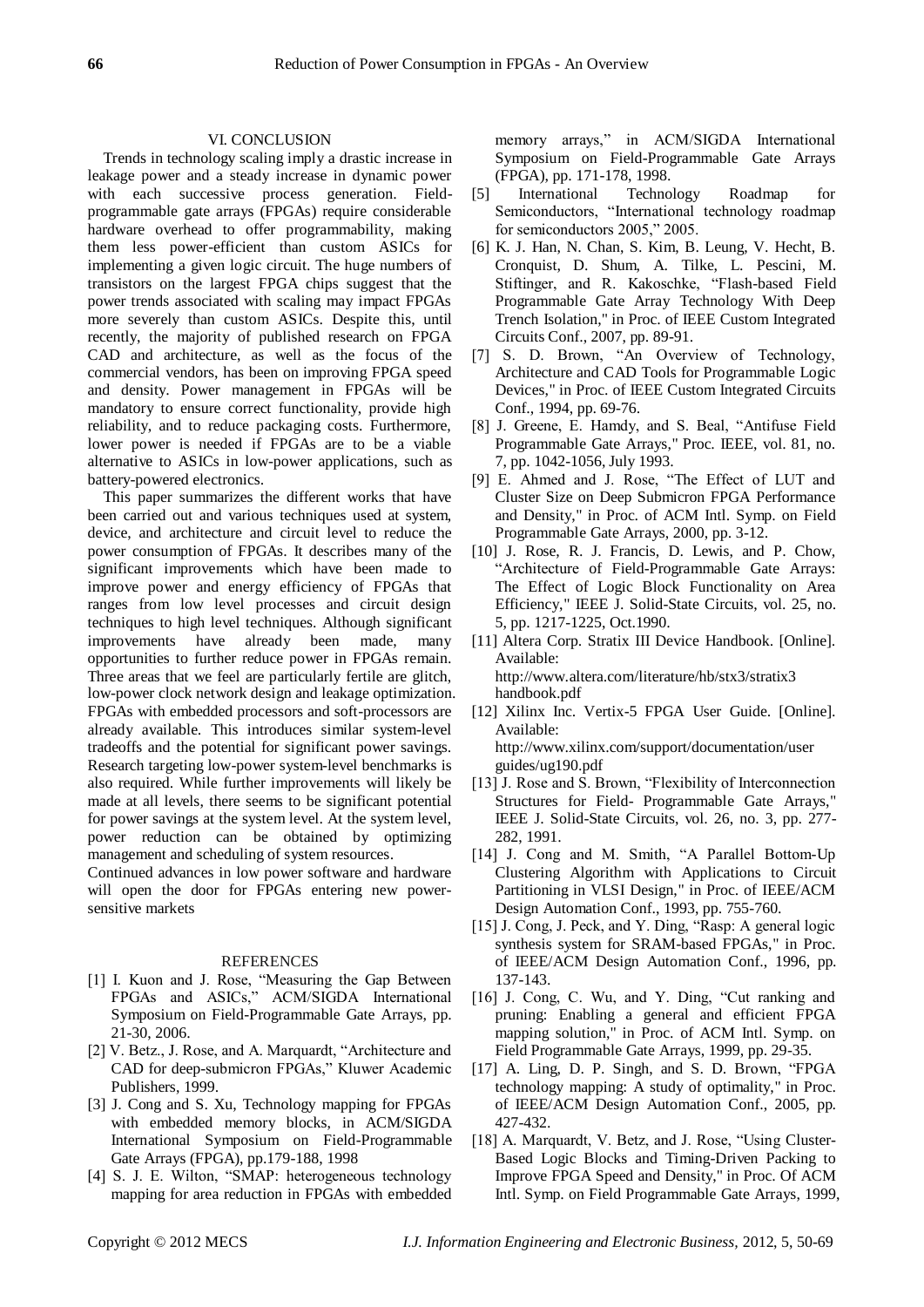pp. 37-46.

- [19] J. Cong, L. Hargen, and A. B. Kahng, "Random Walks for Circuit Clustering," in Proc. of IEEE Intl. Conf. on Application Specific Integrated Circuits, 1991, pp. 14-21.
- [20] J. Cong and S. K. Lim, "Edge Separability Based Circuit Clustering with Application to Circuit Partitioning," in Proc. of IEEE/ACM Asia South Pacific Design Automation Conf., 2000, pp. 429-434.
- [21] L. W. Hagen and A. B. Kahng, "Combining Problem Reduction and Adaptive Multi-Start: a New Technique for Superior Iterative Partitioning," IEEE Trans. Computer-Aided Design, vol. 16, no. 7, pp. 709-717, July 1997.
- [22] D. J.-H. Huang and A. B. Kahng, "When Clusters Meet Partitions: New Density-Based Methods for Circuit Decomposition," in Proc. of European Design and Test Conf., 1995, pp. 60-64.
- [23] A. E. Dunlop and B. W. Kernighan, "A Procedure for Placement of Standard Cell VLSI Circuits," IEEE Trans. Computer-Aided Design, vol. 4, no. 1, pp. 92- 98, 1985.
- [24] D. J.-H. Huang and A. B. Kahng, "Partitioning-Based Standard-Cell Global Placement with an Exact Objective," in Proc. of ACM Intl. Symp. on Physical Design, 1997, pp. 18-25.
- [25] J. M. Kleinhans, G. Sigl, F. M. Johannes, and K. J. Antreich, "GORDIAN: VLSI Placement by Quadratic Programming and Slicing Optimization," IEEE Trans. Computer-Aided Design, vol. 10, no. 3, pp. 356-365, Mar. 1991.
- [26] A. Srinivasan, K. Chaudhary, and E. S. Kuh, "Ritual : A Performance Driven Placement Algorithm for Small Cell ICs," in Proc. of Intl. Conf. on Computer Aided Design, 1991, pp. 48-51.
- [27] A. Marquardt, V. Betz, and J. Rose, "Timing-Driven Placement for FPGAs," in Proc. of ACM Intl. Symp. on Field Programmable Gate Arrays, 2000, pp. 203- 213.
- [28] V. Betz, J. Rose, and A. Marquardt, Architecture and CAD for Deep Submicron FPGAs. Norwell, MA: Kluwer Academic Publishers, 1999.
- [29] C. Sechen and A. Sangiovanni-Vincentelli, "The Timber Wolf Placement and Routing Package," IEEE J. Solid-State Circuits, vol. 20, no. 4, pp. 510-522, Apr. 1985.
- [30] S. Kirpatrick, C. D. Gelatt, and M. P. Vecchi, ―Optimization by Simulated Annealing," Science, vol. 220, 4598, pp. 671-680, 1983.
- [31] R. B. Hitchcock, "Timing Verification and the Timing Analysis Program," in Proc. of IEEE/ACM Design Automation Conf., 1982, pp. 594-604.
- [32] T. Tuan and B. Lai. "Leakage Power Analysis of a 90nm FPGA". In: IEEE Custom Integrated Circuits Conference, pp. 57-60, San Jose, CA, 2003.
- [33] K. Poon, A. Yan, and S. J. E. Wilton. "A Flexible Power Model for FPGAs". In: International Conference on Field-Programmable Logic and Applications, pp. 312-321, Montpellier, France, 2002.
- [34] F. Li, D. Chen, L. He, and J. Cong. "Architecture

Evaluation for Power-Efficient FPGAs". In: ACM/SIGDA International Symposium on Field Programmable Gate Arrays, pp. 175-184, Monterey, CA, 2003.

- [35] L. Shang, A. Kaviani, and K. Bathala. \Dynamic Power Consumption in the Virtex-II FPGA Family". In: ACM/SIGDA International Symposium on Field Programmable Gate Arrays, pp. 157{164, Monterey, CA, 2002.
- [36] G. Yeap. Practical Low Power Digital VLSI Design. Kluwer Academic Publishers, Boston, MA, 1998.
- [37] A. Ye, J. Rose, and D. Lewis. "Using Multi-Bit Logic Blocks and Automated Packing to Improve Field-Programmable Gate Array Density for Implementing Datapath Circuits". In: IEEE International Conference on Field-Programmable Technology, pp. 129-136, Brisbane, Australia, 2004.
- [38] Altera, "Quartus II Handbook," Vol. 3, Chapter 10, 2007
- [39] Xilinx, "Power Consumption in 65nm FPGAs," 2007.
- [40] B. Calhoun, F. Honore, and A. Chandrakasan. ―Design Methodology for Fine-Grained Leakage Control in MTCMOS". In: ACM/IEEE International Symposium on Low-Power Electronics and Design, pp. 104-109, Seoul, Korea, 2003.
- [41] A. Gayasen, Y. Tsai, N. Vijaykrishnan, M. Kandemir, M. Irwin, and T. Tuan. "Reducing Leakage Energy in FPGAs Using Region-Constrained Placement". In: ACM/SIGDA International Symposium on Field Programmable Gate Arrays, pp. 51-58, Monterey, CA, 2004.
- [42] A. Rahman and V. Polavarapuv. "Evaluation of Low-Leakage Design Techniques for Field-Programmable Gate Arrays". In: ACM/SIGDA International Symposium on Field Programmable Gate Arrays, pp. 23-30, Monterey, CA, 2004.
- [43] L. Ciccarelli, A. Lodi, and R. Canegallo. "Low Leakage Circuit Design for FPGAs". In: IEEE Custom Integrated Circuits Conference, pp. 715-718, Orlando, FL, 2004.
- [44] Meng Y, Sherwood T, Kastner R. Leakage power reduction of embedded memories on FPGAs through location assignment. In: Proceedings of Design Automation Conference (DAC). 2006:612–617
- [45] Kim NS, Flautner K, Blaauw D, et al. Circuit and micro architectural techniques for reducing cache leakage power. IEEE Trans Very Large Scale Integration (VLSI) Syst. 2004;12: 167–184.
- [46] Kumar A, Anis M. Dual-threshold CAD framework for sub threshold leakage power aware FPGAs. IEEE Trans Computer Aided Des Integrated Circ Syst. 2007;26:53–66.
- [47] Lewis D, Ahmed E, Cashman D, et al. Architectural enhancements in Stratix-IIITM and Stratix IVTM. In: Proceedings of FPGA. 2009:33–41
- [48] L. Shang, A. S. Kaviani, and K. Bathala, "Dynamic Power Consumption in Virtex-II FPGA Family", proceedings of the 2002 ACM/SIGDA 10th International Symposium on Field-Programmable Gate Arrays, pages157 – 164. ACM Press, 2002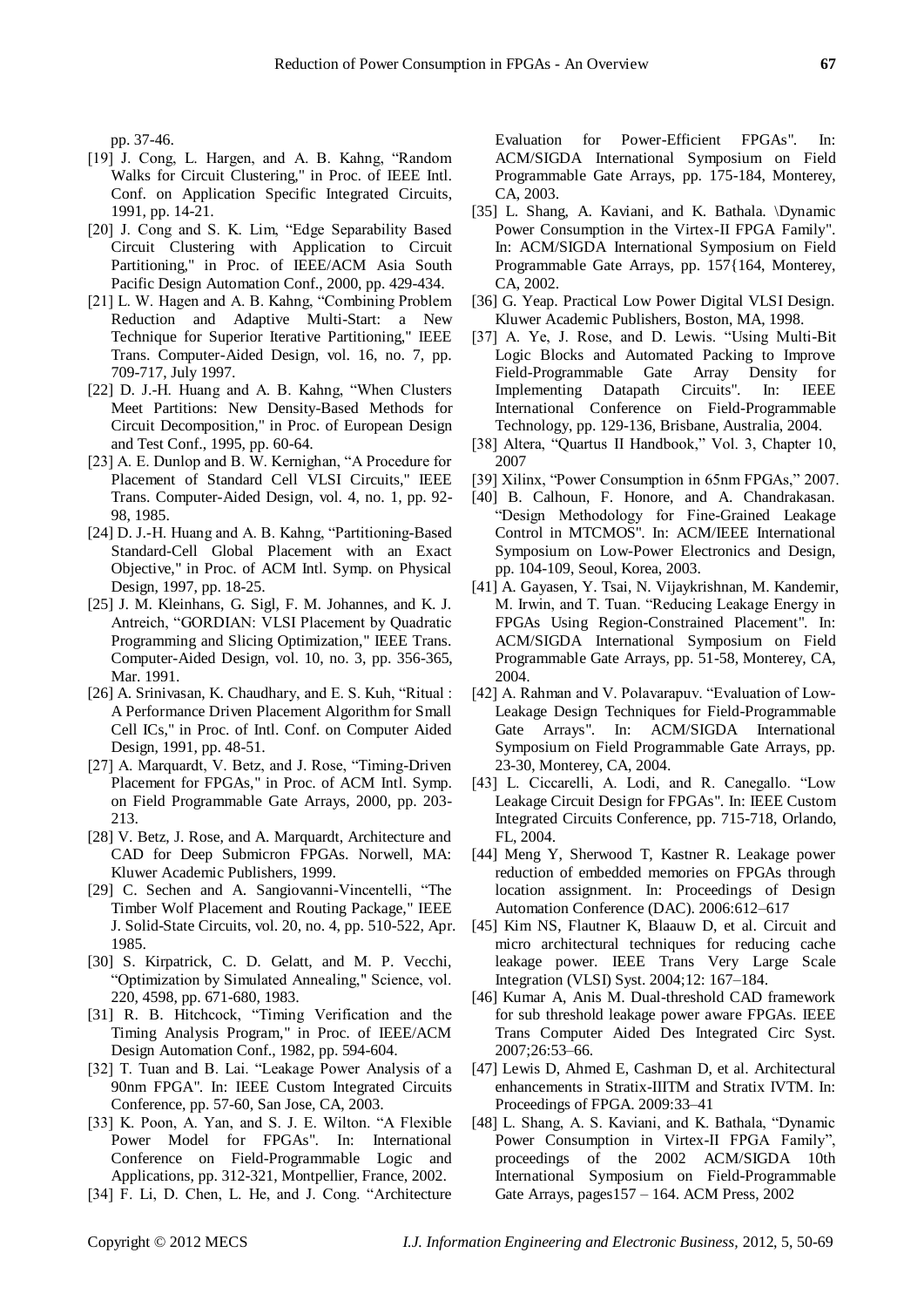- [49] V. Degalahal and T. Tuan, "Methodology for high level estimation of FPGA power consumption", Design Automation Conference, 2005. Proceedings of the ASP-DAC 2005. Asia and South Pacific, Volume 1, 18-21 Jan. 2005 Page(s):657 – 660 Vol. 1.
- [50] E. Kusse and J. Rabaey. "Low-Energy Embedded FPGA Structures". In: ACM/IEEE International Symposium on Low-Power Electronics Design, pp. 155-160, Monterey, CA, 1998.
- [51] V. George, H. Zhang, and J. Rabaey. "The Design of a Low Energy FPGA". In: ACM International Symposium on Low Power Electronics and Design, pp. 188-193, San Diego, CA, 1999.
- [52] V. George and J. Rabaey. Low-Energy FPGAs: Architecture and Design. Kluwer Academic Publishers, Boston, MA, 2001.
- [53] D. Nguyen, A. Davare, M. Orshansky, D. Chinnery, B. Thompson, and K. Keutzer. "Minimization of Dynamic and Static Power Through Joint Assignment of Threshold Voltages and Sizing Optimization". In: ACM/IEEE International Symposium on Low Power Electronics and Design, pp. 158-163, Seoul, Korea, 2003.
- [54] A. Srivastava, D. Sylvester, and D. Blaauw. "Power Minimization Using Simultaneous Gate Sizing, Dual-Vdd and Dual-Vth Assignment". In: ACM/IEEE Design Automation Conference, pp. 783-787, San Diego, CA, 2004.
- [55] F. Li, Y. Lin, L. He, and J. Cong. "Low-Power FPGA Using Pre-Defined Dual-Vdd/Dual-Vt Fabrics". In: ACM/SIGDA International Symposium on Field Programmable Gate Arrays, pp. 42-50, Monterey, CA, 2004.
- [56] F. Li, Y. Lin, and L. He. "FPGA Power Reduction Using Configurable Dual-Vdd". In: ACM/IEEE Design Automation Conference, pp. 735-740, San Diego, CA, 2004.
- [57] D. Chen, J. Cong, F. Li, and L. He. "Low-Power Technology Mapping for FPGA Architectures with Dual Supply Voltages". In: ACM/SIGDA International Symposium on Field Programmable Gate Arrays, pp. 109-117, Monterey, CA, 2004
- [58] D. Chen and J. Cong. "Register Binding and Port Assignment for Multiplexer Optimization". In: IEEE/ACM Asia and South Pacific Design Automation Conference, pp. 68-73, Yokohama, Japan, 2004.
- [59] H. G. Lee, S. Nam, and N. Chang, "Cycle-accurate" energy measurement and high-level energy characterization of FPGAs", Quality Electronic Design, 2003. Proceedings. Fourth International Symposium on 24-26 March 2003, Page(s):267 – 272
- [60] I. Kuon and J. Rose, "Measuring the gap between FPGAs and ASICs," IEEE Trans. on Computer-Aided Design, vol. 26, no. 2, pp. 203-215, Feb. 2007.
- [61] G. Constantinides, "Word-length optimization for differentiable nonlinear systems," ACM Trans. on Design Automation of Electronic Sys., vol. 11, no. 1, pp. 26-43, 2006.
- [62] W.G. Osborne, W. Luk, J.G.F. Coutinho and O.

Mencer, "Power and branch aware word-length optimization," Proc. IEEE Symp. on Field-Prog. Custom Computing Machines, IEEE Computer Society Press, 2008.

- [63] S.J.E. Wilton, S-S. Ang, and W. Luk. "The impact of pipelining on energy per operation in field programmable gate arrays‖. In Proc. Field Prog. Logic and Applications, LNCS 3203, pp. 719–728, 2004.
- [64] C.T. Chow et al, "Dynamic voltage scaling for commercial FPGAs," Proc. IEEE Int. Conf. on Field Prog. Technology, 2005.
- [65] J, Liang, R. Tessier and D. Goeckel, "A dynamically reconfigurable power efficient turbo coder," Proc. IEEE Symp. on Field-Prog. Custom Computing Machines, IEEE Computer Society Press, pp. 91-100, 2004.
- [66] P. Biswas et al, "Performance and energy benefits of instruction set extensions in an FPGA soft core," Proc. Int. Conf. on VLSI Design, pp. 651-656, 2006.
- [67] R. Dimond, O. Mencer and W. Luk, "Combining instruction coding and scheduling to optimize energy in system-on- FPGA," Proc. IEEE Symp. on Field-Prog. Custom Computing Machines, IEEE Computer Society Press, 2006.
- [68] Altera, "Quartus II Handbook," Vol. 2, Chapter 9, 2007.
- [69] Xilinx, "Optimizing FPGA power with ISE design tools,‖ Xcell Journal, Issue 60, pp. 16-19, 2007.
- [70] R. Tessier, V. Betz, D. Neto, A. Egier, and T. Gopalsamy, "Power-Efficient RAM mapping algorithms for FPGA embedded memory blocks," IEEE Trans. of Computer- Aided Design, vol. 26, no. 2, pp. 278-289, Feb 2007.
- [71] Actel, "IGLOO Handbook," 2008.
- [72] V. George, H. Zhang, and J. Rabaey, "The design of a low energy FPGA," Proc. Int. Symp. on Low Power Electronics and Design, pp. 188-193, 1999.
- [73] M. Meijer, R. Krishnan, and M. Bennebroek, "Energy efficient FPGA interconnect design," Proc. Conf. on Design and Test in Europe, pp. 1-6, 2006.
- [74] S. Sivaswamy, G. Wang, C. Ababei, K. Bazargan, R. Kastner, and E. Bozargzadeh, "HARP: hard-wired routing pattern FPGAs," Proc. Int. Symp. on Field-Prog. Gate Arrays, pp. 21- 29, 2005.
- [75] E. Kusse and J. Rabaey, "Low-energy embedded FPGA structures," Proc. Int. Symp. Low Power Electronics and Design, pp. 155-160, 1999.
- [76] J.H. Anderson and F.N. Najm, "A novel low-power FPGA routing switch," Proc. IEEE Custom Integrated Circuits Conf., pp. 719-722, 2004.
- [77] S. Khawam et al, "The reconfigurable instruction cell array," IEEE Trans. on VLSI Sys., vol. 16, no. 1, pp. 75-85, 2008.
- [78] Y. Lin, F. Li, and L. He, "Routing track duplication with fine grained power-gating for FPGA interconnect power reduction," Proc. Asia South Pacific Design Automation Conf., pp. 645-650, 2005.
- [79] J. Lamoureux, G.G. Lemieux, and S.J.E. Wilton, ―Glitchless: dynamic power minimization in FPGAs through edge alignment and glitch filtering," (VLSI)